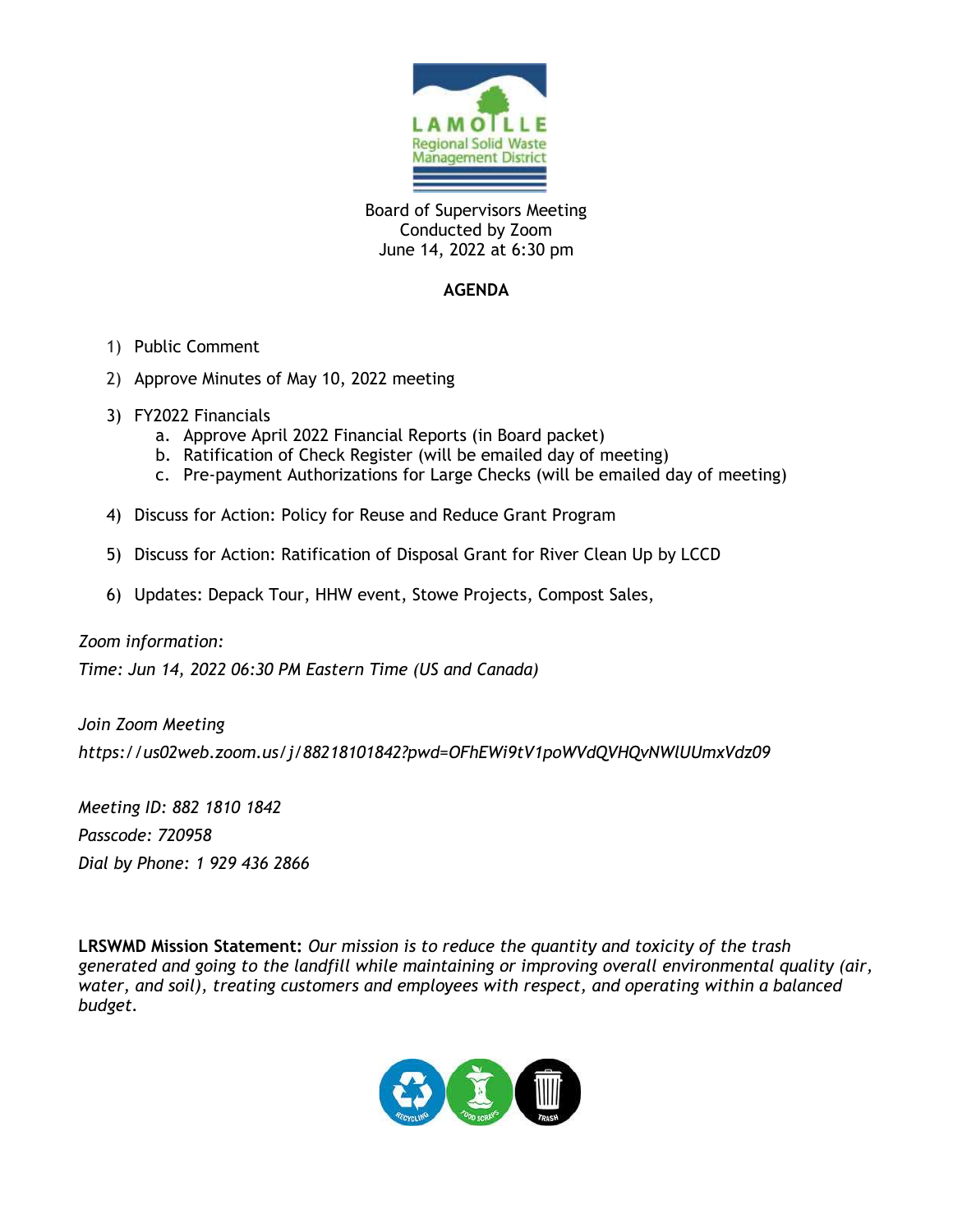

#### Lamoille Regional Solid Waste Management District 29 Sunset Drive, Suite 5 Morrisville, VT 05661

# BOARD OF SUPERVISORS' BUSINESS MEETING TUESDAY, MAY 10, 2022 CONDUCTED BY ZOOM

#### **SUPERVISORS**

| <b>Cathy Mander-Adams</b> | Belvidere  | Dana Sweet            | Cambridge  |
|---------------------------|------------|-----------------------|------------|
| Penelope Doherty          | Craftsbury | David Whitcomb        | Eden       |
| Jane Oliphant             | Elmore     | Absent                | Hyde Park  |
| <b>Howard Romero</b>      | Johnson    | <b>Charles Cooley</b> | Morristown |
| Willie Noyes              | Stowe      | Lucas Tilton          | Waterville |
| Phillip Wilson            | Wolcott    | Absent                | Worcester  |
|                           |            |                       |            |

#### STAFF

Susan Alexander District Manager Donna Griffiths Clerk

Chair Willie Noyes called the meeting to order at 6:34 pm.

- 1. PUBLIC COMMENT There was none.
- 2. APPROVE MINUTES OF APRIL 6, 2022 MEETING **Charles moved and David seconded to approve the minutes of April 6, 2022. The motion was passed unanimously.** *(Dana joined the meeting at 6:35.)*

# 3. FY2022 FINANCIALS

*a. Approve March 2022 Financial Reports*

Susan said at the end of the third quarter net income was negative \$30K. Disposal and recycling income continue to be down in comparison to last year.

**Charles moved and Lucas seconded to approve the March 2022 financial reports. The motion was passed unanimously.**

*b. Ratification of Check Register* **It was moved seconded to ratify the check register. The motion was passed unanimously.**

# 4. POLICY FOR WAIVING SOLID WASTE FEES FOR EMPLOYEES

Susan said it has been an informal, unwritten policy of the district that employees can bring their trash to our facilities at no cost. Recently there have been some incidents of abuse or confusion about what is allowed. James put together a written policy and the executive committee looked at it. The proposed policy allows employees to bring one 30 gallon bag of trash weekly and unlimited food scraps and recycling, for their own household only. Free disposal does not apply to other items like tires or washing machines. It is not transferable to anyone else.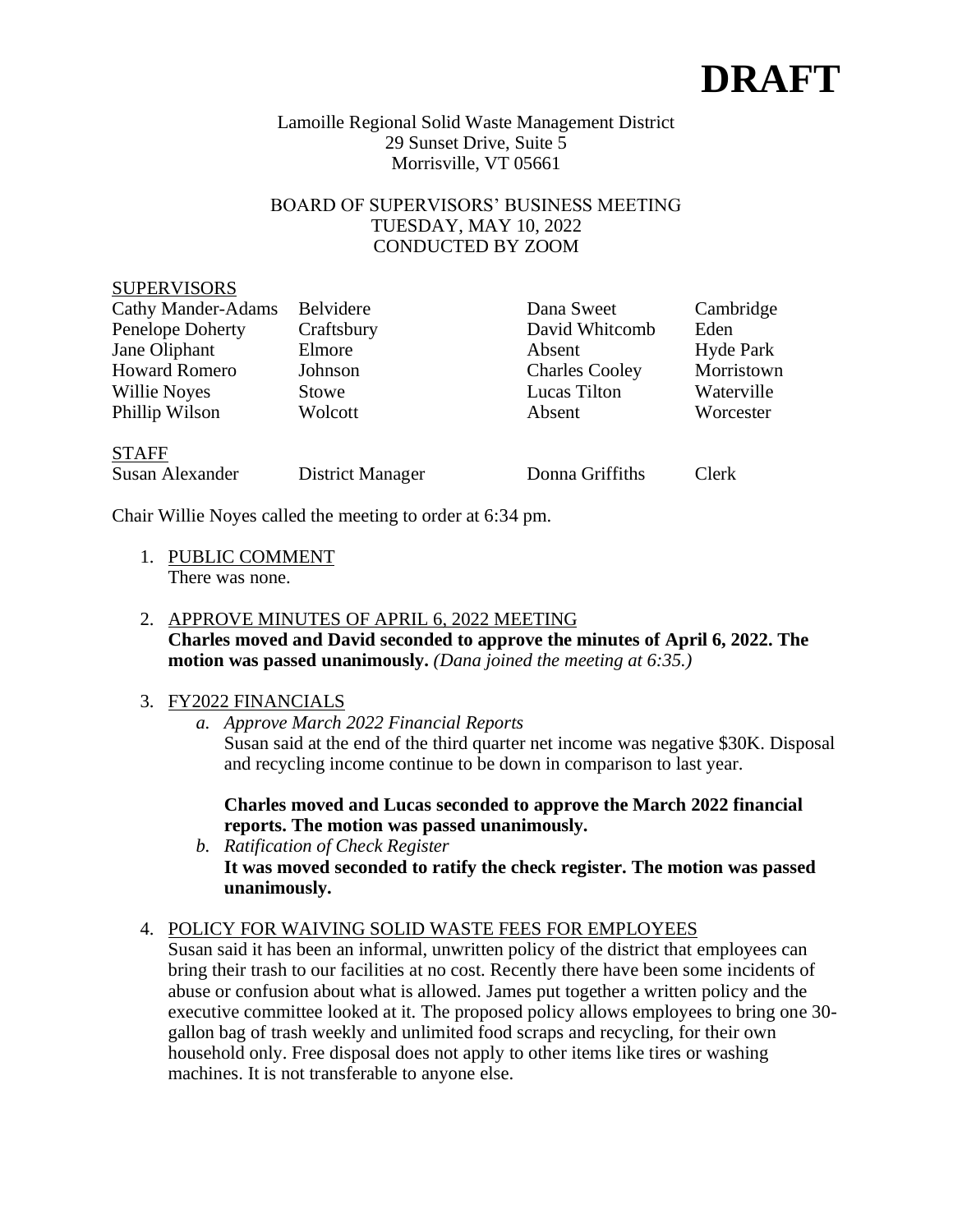Lucas asked if this will aid in recruiting. Susan said it can't hurt. Willie asked about consequences if the policy is not followed. Susan said it would be handled similarly to any other policy violation. We are an at-will employer.

## **Jane moved and Cathy seconded to adopt the proposed policy on waiving solid waste fees for employees. The motion was passed unanimously.**

Susan said we have always been open on Easter, but she has learned that many employees would like to have that day off. She may bring a suggested change to the board in the future.

## 5. UPDATES

Susan said last week we provided a tour of the Lamoille Soil facility as part of the Composting Association of Vermont's Organics Recycling Summit. Howard, Charles, Jane and Penelope attended, as did Mike Casella. There was a suggestion about making sure Japanese knotweed is taken out of compost. Susan will do some research on that. Sarah Lillibridge is comfortable doing tours herself now. She will be able to provide tours for local groups.

Green Up Day was last week. Susan has not heard of any issues. We don't get very involved other than accepting Green Up Day trash. We don't coordinate activities.

Penelope asked where Craftsbury's road crew should take Green Up Day trash. Susan said we take Green Up bags for free at our facilities. We charge for tires. Stowe is the only facility open at this point in the week.

Susan said the proposed update to the bottle bill has changed multiple times. She is hearing that Sen. Bray is going to put glass back into it.

Susan said we have been sorting through donated textiles to make sure the company that takes them is only getting things they can use. They decided to change their model and now anything that comes to us in a bag stays in the bag and is not sorted, which will free up some staff time. We have bins for textiles at Worcester, Johnson and Stowe. We get paid 3 cents a pound for textiles.

Susan said Wolcott may be interested in being in the same glass program we are in. They need to see if they can figure out how to collect glass in a separate container. They may also be interested in selling cardboard under the same contract we use. Currently Dana is picking up loads of mixed cardboard from Wolcott. We would be looking to charge Wolcott some tipping fee for their glass and cardboard. We would like them to be able to take advantage of the contracts we have.

We are in the process of renewing Stowe's certification. We have submitted everything we need to submit to the state. Public comment is part of the process. We had to notify all adjacent property owners. One is Rep. Heidi Scheuermann. She has no issues with it.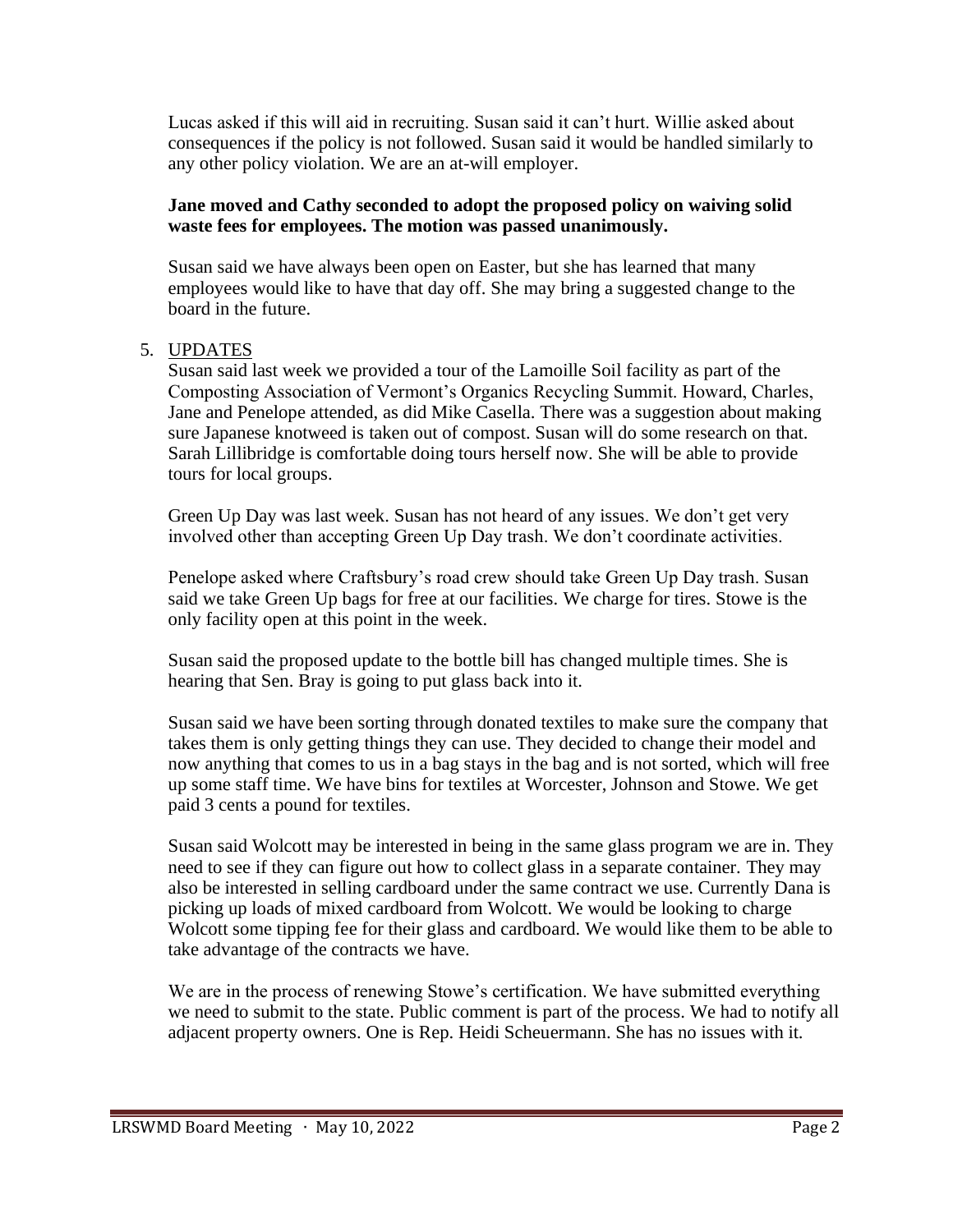6. UPCOMING EVENTS The first HHW event of the year will be May 14 at LUHS. We anticipate it to be a fairly good sized event. Joyce said she is seeing a lot of small businesses sign up. We charge small businesses for what they bring. Not many small businesses have been showing up for the last couple years.

## **Cathy moved to adjourn and the motion was seconded and passed unanimously.**

Chair Willie Noyes adjourned the meeting at 7:25 PM.

Respectfully submitted,

Donna Griffiths, District Clerk Date

Willie Noyes, Chair Date and Solution and Solution and Solution and Date Date Date Date

The Stowe and Lamoille Soil facilities were visited by 3 state representatives related to recertification, the infrastructure grant and compliance. Susan felt confident about the certification aspect. The state was very happy with the equipment purchases we made with the infrastructure grant. Susan told the representative we had some funds we didn't spend the way we anticipated in our application that we would like to re-allocate and she said that should be no problem as long as the expenditures are broadly in the same category as what we applied for.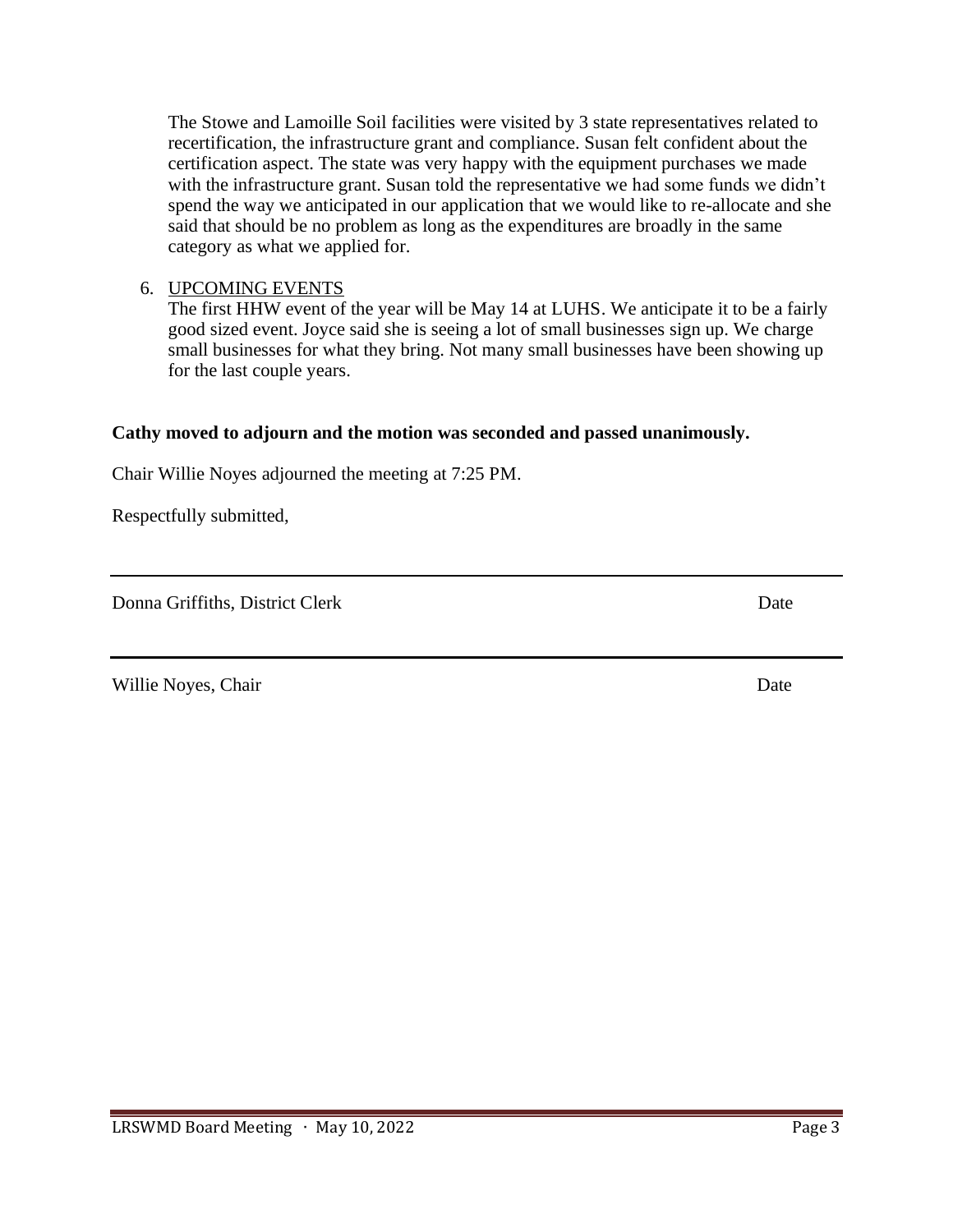# **9:13 AM Lamoille Regional Solid Waste Mgt District 06/08/22 Balance Sheet Accrual Basis As of April 30, 2022**

|                                                             | Apr 30, 22           |
|-------------------------------------------------------------|----------------------|
| ASSETS                                                      |                      |
| <b>Current Assets</b>                                       |                      |
| <b>Checking/Savings</b><br><b>CNB - Operating Account</b>   | 144,619.13           |
| <b>Community National Bank - HRA</b>                        | 7,520.74             |
| <b>Community National Bank - Sweep</b>                      | 231,918.74           |
| <b>Community National Capital Fund</b>                      | 19,814.21            |
| <b>Community National Money Market</b>                      | 149,127.91           |
| <b>Total Checking/Savings</b>                               | 553,000.73           |
| <b>Accounts Receivable</b><br><b>Accounts Receivable</b>    | 51,912.37            |
|                                                             |                      |
| <b>Total Accounts Receivable</b>                            | 51,912.37            |
| <b>Other Current Assets</b>                                 |                      |
| <b>Petty Cash</b><br><b>STS Bottle Redemption Petty Cas</b> | 1,405.00<br>2,000.00 |
| <b>Undeposited Funds</b>                                    | 9,269.73             |
| <b>Total Other Current Assets</b>                           | 12,674.73            |
| <b>Total Current Assets</b>                                 | 617,587.83           |
| <b>Fixed Assets</b>                                         |                      |
| <b>Fixed Assets</b>                                         |                      |
| <b>Equipment</b>                                            | 1,110,048.63         |
| <b>Less Accumulated Depreciation</b>                        | -667,068.79          |
| <b>Fixed Assets - Other</b>                                 | $-5,259.00$          |
| <b>Total Fixed Assets</b>                                   | 437,720.84           |
| <b>Total Fixed Assets</b>                                   | 437,720.84           |
| <b>Other Assets</b>                                         |                      |
| <b>Security Deposit</b>                                     | 2,400.00             |
| <b>Total Other Assets</b>                                   | 2,400.00             |
| TOTAL ASSETS                                                | 1,057,708.67         |
| <b>LIABILITIES &amp; EQUITY</b>                             |                      |
| Liabilities                                                 |                      |
| <b>Current Liabilities</b><br><b>Accounts Payable</b>       |                      |
| <b>Accounts Payable</b>                                     | 45,275.57            |
| <b>Total Accounts Payable</b>                               | 45,275.57            |
| <b>Other Current Liabilities</b>                            |                      |
| <b>Accrued Payroll</b>                                      | 15,864.16            |
| <b>Payroll Liabilities</b>                                  | 129.38               |
| <b>Pension Plan Payable</b>                                 | 227.30               |
| <b>Total Other Current Liabilities</b>                      | 16,220.84            |
| <b>Total Current Liabilities</b>                            | 61,496.41            |
| <b>Total Liabilities</b>                                    | 61,496.41            |
| <b>Equity</b>                                               |                      |
| <b>Investment in Gen'l Fixed Asset</b>                      | 437,720.84           |
| <b>Retained Earnings</b>                                    | 579,321.96           |
| <b>Net Income</b>                                           | $-20,830.54$         |
| <b>Total Equity</b>                                         | 996,212.26           |
| TOTAL LIABILITIES & EQUITY                                  | 1,057,708.67         |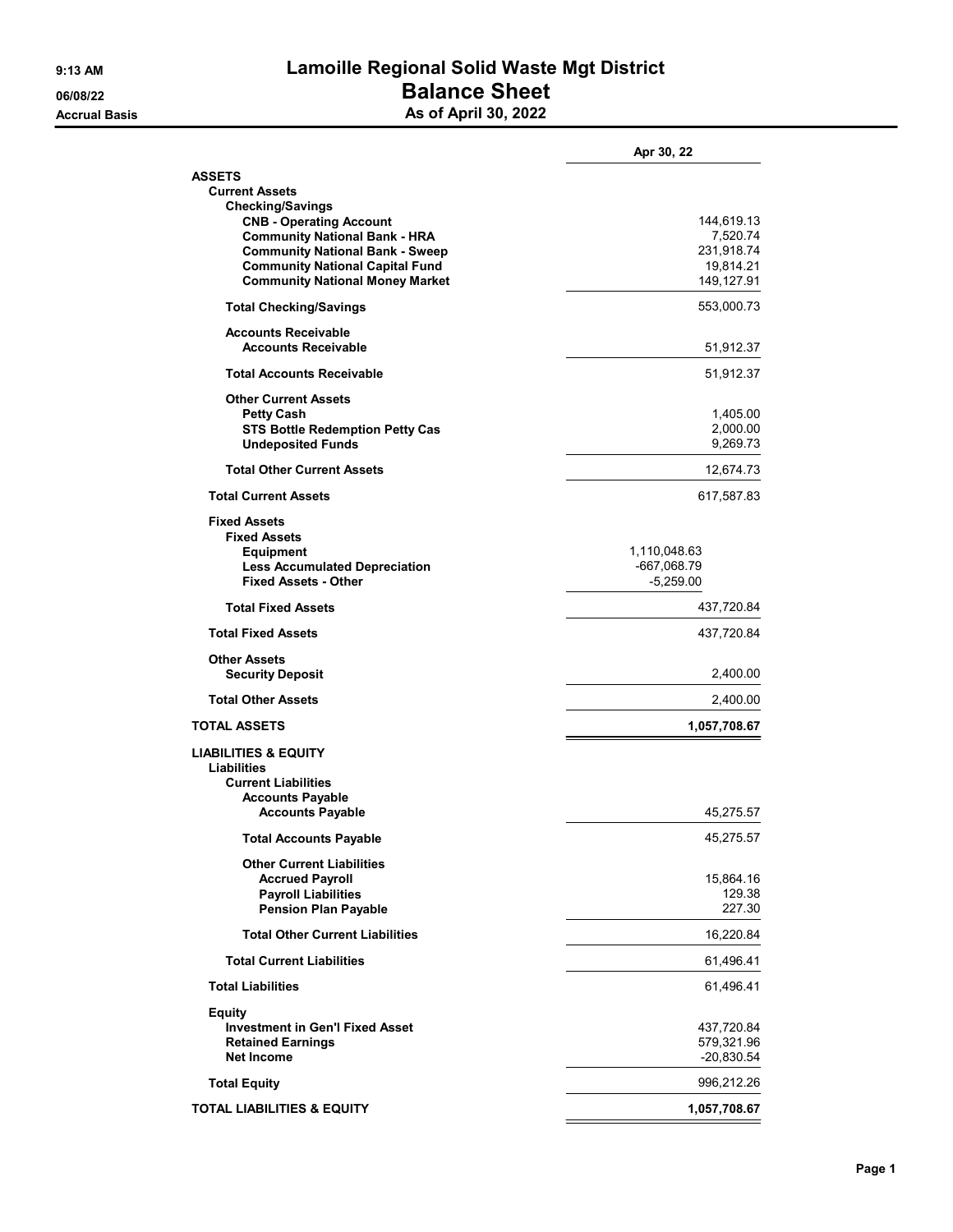|                                                                            | Jul '21 - Apr 22        | Jul '20 - Apr 21     | \$ Change                 | % Change             |
|----------------------------------------------------------------------------|-------------------------|----------------------|---------------------------|----------------------|
| <b>Ordinary Income/Expense</b><br>Income                                   |                         |                      |                           |                      |
| <b>Administrative Fees</b>                                                 | 1,000.00                | 1,000.00             | 0.00                      | 0.0%                 |
| <b>Appliances</b>                                                          | 2,720.00                | 3,785.00             | $-1,065.00$               | $-28.1%$             |
| <b>Batteries</b>                                                           | 670.65                  | 762.75               | $-92.10$                  | $-12.1%$<br>$-2.2%$  |
| <b>Book Recycling Income</b><br><b>Bottle Redemption Program</b>           | 455.00                  | 465.00               | $-10.00$                  |                      |
| <b>Bottle Redemption - Distributor</b>                                     | 19,092.33               | 20,520.11            | $-1,427.78$               | $-7.0%$              |
| <b>Total Bottle Redemption Program</b>                                     | 19,092.33               | 20,520.11            | $-1,427.78$               | $-7.0%$              |
| <b>Bulky Waste</b>                                                         | 26,931.00               | 29,309.00            | $-2.378.00$               | $-8.1%$              |
| <b>Call2Recycle Battery Reimburse</b>                                      | 389.25                  | 901.00               | $-511.75$                 | $-56.8%$             |
| <b>Capital Reserve Transfers</b>                                           | 40.000.00               | 0.00                 | 40,000.00                 | 100.0%               |
| <b>Compost Bin Sales</b>                                                   |                         |                      |                           |                      |
| <b>Accessories for Green Cone</b><br><b>Bucket - Lamoille Soil Kit</b>     | 30.00<br>960.00         | 62.00<br>5,410.00    | $-32.00$<br>$-4,450.00$   | $-51.6%$<br>$-82.3%$ |
| <b>Filters for Kitchen Collectors</b>                                      | 40.00                   | 53.00                | $-13.00$                  | $-24.5%$             |
| <b>Green Cone Sales</b>                                                    | 920.00                  | 7,820.00             | $-6,900.00$               | $-88.2%$             |
| <b>Kitchen Collectors</b>                                                  | 200.00                  | 1,510.00             | $-1,310.00$               | -86.8%               |
| <b>Lids for Buckets</b>                                                    | 119.00                  | 91.00                | 28.00                     | 30.8%                |
| <b>Compost Bin Sales - Other</b>                                           | 1,352.00                | 3,696.00             | $-2,344.00$               | $-63.4%$             |
| <b>Total Compost Bin Sales</b>                                             | 3,621.00                | 18,642.00            | $-15,021.00$              | $-80.6%$             |
| <b>Compost Product Sales</b>                                               |                         |                      |                           |                      |
| <b>Bucket of Finished Compost</b><br><b>Cubic Yard of Finished Compost</b> | 25.00<br>2,397.50       | 1,015.00<br>3,570.00 | $-990.00$<br>$-1,172.50$  | $-97.5%$<br>$-32.8%$ |
| <b>Donations of Finished Compost</b>                                       | 0.00                    | 62.50                | $-62.50$                  | $-100.0%$            |
| <b>Refills of Finished Compost</b>                                         | 723.00                  | 423.00               | 300.00                    | 70.9%                |
| <b>Total Compost Product Sales</b>                                         | 3,145.50                | 5,070.50             | $-1,925.00$               | $-38.0%$             |
| Disposal Income C&D                                                        | 68,662.24               | 71,134.40            | $-2,472.16$               | $-3.5%$              |
| <b>Disposal Income MSW</b>                                                 | 578,362.10              | 642,534.90           | $-64, 172.80$             | $-10.0%$             |
| <b>E-waste Reimbursement</b>                                               | 4,787.12                | 6,943.68             | $-2,156.56$               | $-31.1%$             |
| <b>Electronics Recycling Program</b>                                       |                         |                      |                           |                      |
| <b>Television Monitors</b><br>Electronics Recycling Program - Other        | 55.00<br>1,619.00       | 790.00<br>2,346.00   | $-735.00$<br>$-727.00$    | $-93.0%$<br>$-31.0%$ |
| <b>Total Electronics Recycling Program</b>                                 | 1,674.00                | 3,136.00             | $-1,462.00$               | -46.6%               |
| <b>Fluorescent Bulbs</b>                                                   | 824.60                  | 889.31               | $-64.71$                  | $-7.3%$              |
| <b>Freon Appliances</b><br>Grants                                          | 8,422.00                | 9,444.00             | $-1,022.00$               | $-10.8%$             |
| ANR Infrastructure SED & LS                                                | 42,759.00               | 0.00                 | 42,759.00                 | 100.0%               |
| <b>Grant - Infrastructure Compost</b>                                      | 0.00                    | 7,388.00             | $-7,388.00$               | $-100.0\%$           |
| <b>Grant Income - HHW</b>                                                  | 14,709.32               | 14,770.32            | $-61.00$                  | $-0.4%$              |
| Grant Income - Infrastr SED/LS                                             | $-5,478.80$             | 0.00                 | $-5,478.80$               | $-100.0%$            |
| <b>Grant Income - VLCT</b>                                                 | 891.00                  | 3,202.11             | $-2,311.11$               | $-72.2%$             |
| <b>Grants - Other</b>                                                      | 0.00                    | 20,875.94            | $-20,875.94$              | $-100.0%$            |
| <b>Total Grants</b>                                                        | 52,880.52               | 46,236.37            | 6,644.15                  | 14.4%                |
| <b>Hauler's License Fees</b>                                               | 475.00                  | 475.00               | 0.00                      | 0.0%                 |
| <b>HHW CEG Businesses</b>                                                  | 3,200.85                | 5.025.63             | -1,824.78                 | $-36.3%$             |
| <b>Interest Income</b><br><b>Leaf &amp; Yard Waste</b>                     | 995.07<br>738.25        | 1,096.02<br>503.75   | $-100.95$<br>234.50       | $-9.2%$<br>46.6%     |
| <b>Maple tubing</b>                                                        | 40.00                   | 0.00                 | 40.00                     | 100.0%               |
| Miscellaneous Income                                                       | 85.40                   | $-290.96$            | 376.36                    | 129.4%               |
| Organics                                                                   |                         |                      |                           |                      |
| <b>Commercial Organics Tip Fee</b>                                         | 3,924.75                | 4,369.50             | $-444.75$                 | $-10.2%$             |
| <b>Residential Organics Tip Fee</b><br><b>Organics - Other</b>             | 17,950.00<br>1,054.00   | 20,842.00<br>567.00  | $-2,892.00$<br>487.00     | $-13.9%$<br>85.9%    |
| <b>Total Organics</b>                                                      | 22,928.75               | 25,778.50            | $-2,849.75$               | $-11.1%$             |
| Overages/Shortages                                                         | $-286.68$               | 427.60               | $-714.28$                 | $-167.0%$            |
| <b>Plastic film</b>                                                        | 1,658.75                | 1,236.50             | 422.25                    | 34.2%                |
| <b>Propane Tanks</b>                                                       | 640.50                  | 782.00               | $-141.50$                 | $-18.1%$             |
| <b>Recycling Income</b>                                                    |                         |                      |                           |                      |
| <b>OCC Recycling Income from NRRA</b><br><b>Recycling Income - Other</b>   | 10,437.00<br>152,413.00 | 0.00<br>177,462.62   | 10,437.00<br>$-25,049.62$ | 100.0%<br>$-14.1%$   |
| <b>Total Recycling Income</b>                                              | 162,850.00              | 177,462.62           | $-14,612.62$              | $-8.2%$              |
| <b>Recycling Sales of Bins</b>                                             | 131.00                  | 267.00               | $-136.00$                 | -50.9%               |
| <b>Scrap Metal</b><br><b>Stump Dump</b>                                    | 37,688.07<br>1,025.00   | 33,096.85<br>472.00  | 4,591.22<br>553.00        | 13.9%<br>117.2%      |
|                                                                            |                         |                      |                           | Page 1               |
|                                                                            |                         |                      |                           |                      |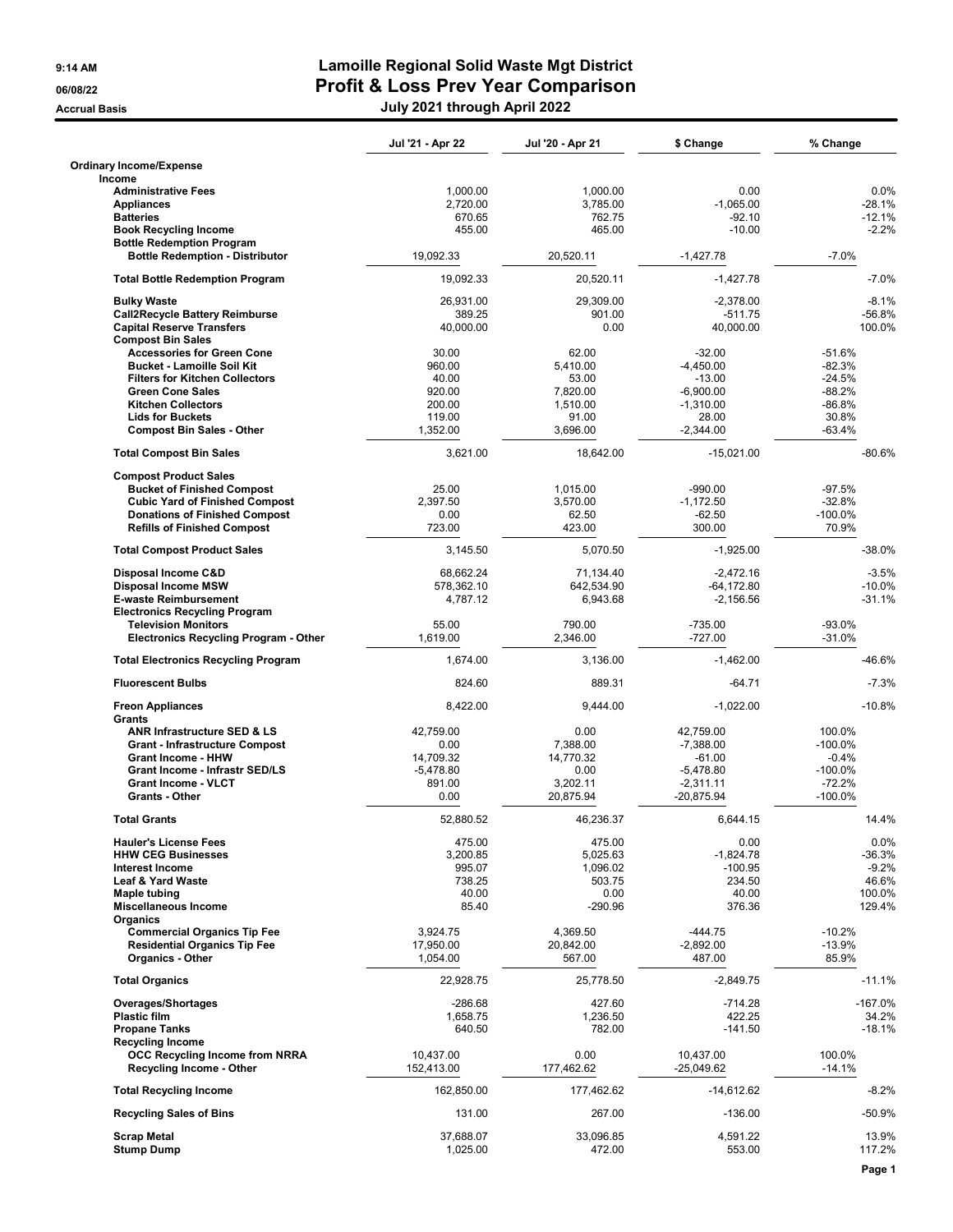|                                                                                                                                                                                                                          | Jul '21 - Apr 22                                          | Jul '20 - Apr 21                                                         | \$ Change                                                                                   | % Change                                                                               |
|--------------------------------------------------------------------------------------------------------------------------------------------------------------------------------------------------------------------------|-----------------------------------------------------------|--------------------------------------------------------------------------|---------------------------------------------------------------------------------------------|----------------------------------------------------------------------------------------|
| Surcharge - C&D - Haulers                                                                                                                                                                                                | 125,652.24                                                | 146,780.13                                                               | $-21,127.89$                                                                                | $-14.4%$                                                                               |
| Surcharge - MSW - Haulers                                                                                                                                                                                                | 214,632.45                                                | 199,739.95                                                               | 14,892.50                                                                                   | 7.5%                                                                                   |
| <b>Textiles</b><br><b>Tire Income</b>                                                                                                                                                                                    | 1,052.00<br>12.506.00                                     | 915.50<br>16,449.50                                                      | 136.50<br>$-3,943.50$                                                                       | 14.9%<br>$-24.0%$                                                                      |
| <b>Total Income</b>                                                                                                                                                                                                      | 1,399,649.96                                              | 1,470,991.61                                                             | $-71,341.65$                                                                                | $-4.9%$                                                                                |
| <b>Gross Profit</b>                                                                                                                                                                                                      | 1,399,649.96                                              | 1,470,991.61                                                             | -71,341.65                                                                                  | $-4.9%$                                                                                |
| <b>Expense</b>                                                                                                                                                                                                           |                                                           |                                                                          |                                                                                             |                                                                                        |
| <b>Book Recycling</b><br><b>Bottle Redemption Payout</b><br><b>Clerk Stipend</b><br><b>Compost Bin Purchase</b>                                                                                                          | 0.00<br>7,234.40<br>933.36                                | 50.00<br>3,301.60<br>1,050.03                                            | $-50.00$<br>3,932.80<br>$-116.67$                                                           | $-100.0%$<br>119.1%<br>$-11.1%$                                                        |
| Donated C-Bins; KCs; Finished<br><b>Green Cone Accessories</b><br><b>Green Cone Purchase</b><br><b>Lids for Buckets</b><br><b>Purchase of Kitchen Collectors</b><br><b>Toters</b><br><b>Compost Bin Purchase - Other</b> | 0.00<br>0.00<br>77.55<br>1,862.96<br>0.00<br>0.00<br>0.00 | 62.50<br>17.41<br>7,136.55<br>2,366.44<br>1,170.00<br>532.50<br>6,783.20 | $-62.50$<br>$-17.41$<br>$-7,059.00$<br>$-503.48$<br>$-1,170.00$<br>$-532.50$<br>$-6,783.20$ | $-100.0%$<br>$-100.0%$<br>$-98.9%$<br>$-21.3%$<br>$-100.0%$<br>$-100.0\%$<br>$-100.0%$ |
| <b>Total Compost Bin Purchase</b>                                                                                                                                                                                        | 1,940.51                                                  | 18,068.60                                                                | $-16, 128.09$                                                                               | $-89.3%$                                                                               |
| <b>Conferences</b><br><b>COVID-19 EXPENSES</b><br><b>Disposal Expense MSW</b><br><b>Disposal Tip Fee</b><br><b>Craftsbury Tip Fee at STS</b>                                                                             | 328.00<br>0.00<br>219,188.12<br>3,068.51                  | 219.00<br>2,599.18<br>221,083.68<br>3,984.70                             | 109.00<br>$-2,599.18$<br>$-1,895.56$<br>$-916.19$                                           | 49.8%<br>$-100.0%$<br>$-0.9%$<br>$-23.0%$                                              |
| <b>Morrisville Tip Fee at STS</b><br>Disposal Tip Fee - Other                                                                                                                                                            | 2,975.03<br>0.00                                          | 4,942.63<br>123.52                                                       | $-1,967.60$<br>$-123.52$                                                                    | $-39.8%$<br>$-100.0%$                                                                  |
| <b>Total Disposal Tip Fee</b>                                                                                                                                                                                            | 6,043.54                                                  | 9,050.85                                                                 | $-3,007.31$                                                                                 | $-33.2%$                                                                               |
| <b>Donations</b><br><b>Electronic Waste Processing</b><br>Equipment                                                                                                                                                      | 6,873.12<br>873.96                                        | 9,609.91<br>2,086.80                                                     | $-2,736.79$<br>$-1,212.84$                                                                  | $-28.5%$<br>$-58.1%$                                                                   |
| <b>Baler Equipment Maintenance</b><br>Purchase<br>Rental<br>Repairs/Maintenance                                                                                                                                          | 270.38<br>99,822.89<br>695.00<br>17,600.60                | 0.00<br>43,480.60<br>400.00<br>8,373.67                                  | 270.38<br>56,342.29<br>295.00<br>9,226.93                                                   | 100.0%<br>129.6%<br>73.8%<br>110.2%                                                    |
| <b>Total Equipment</b>                                                                                                                                                                                                   | 118,388.87                                                | 52,254.27                                                                | 66,134.60                                                                                   | 126.6%                                                                                 |
| <b>Feedstocks</b><br><b>Fluorescent Bulb Recycling</b><br><b>Freon Removal</b><br>Fuel                                                                                                                                   | 4,000.00<br>865.36<br>5,020.00                            | 3,204.00<br>926.76<br>7,155.00                                           | 796.00<br>$-61.40$<br>$-2,135.00$                                                           | 24.8%<br>$-6.6%$<br>$-29.8%$                                                           |
| <b>Off Road Diesel</b><br><b>Fuel - Other</b>                                                                                                                                                                            | 1,941.91<br>5,856.21                                      | 902.99<br>4,358.77                                                       | 1,038.92<br>1,497.44                                                                        | 115.1%<br>34.4%                                                                        |
| <b>Total Fuel</b>                                                                                                                                                                                                        | 7,798.12                                                  | 5,261.76                                                                 | 2,536.36                                                                                    | 48.2%                                                                                  |
| Green Up Day<br><b>Town Contributions</b>                                                                                                                                                                                | 0.00                                                      | 1,200.00                                                                 | $-1,200.00$                                                                                 | $-100.0%$                                                                              |
| <b>Total Green Up Day</b>                                                                                                                                                                                                | 0.00                                                      | 1,200.00                                                                 | $-1,200.00$                                                                                 | $-100.0%$                                                                              |
| <b>Hauler Audits</b><br><b>Hauling</b><br>Glass<br><b>MSW</b><br>Recycling<br><b>Hauling - Other</b>                                                                                                                     | 0.00<br>1.250.00<br>23,806.20<br>31,767.68<br>550.00      | 822.15<br>1,250.00<br>25,730.60<br>41,826.64<br>300.00                   | $-822.15$<br>0.00<br>$-1.924.40$<br>$-10,058.96$<br>250.00                                  | $-100.0%$<br>0.0%<br>$-7.5%$<br>$-24.1%$<br>83.3%                                      |
| <b>Total Hauling</b>                                                                                                                                                                                                     | 57,373.88                                                 | 69,107.24                                                                | -11,733.36                                                                                  | $-17.0%$                                                                               |
| <b>HHW Collections</b><br><b>Disposal Contract</b><br><b>HHW Events Ads</b><br><b>Rolloff Rental &amp; Disposal</b><br><b>HHW Collections - Other</b>                                                                    | 18,934.50<br>502.36<br>777.94<br>155.69                   | 22,651.00<br>1,881.36<br>809.25<br>0.00                                  | $-3,716.50$<br>$-1,379.00$<br>$-31.31$<br>155.69                                            | $-16.4%$<br>$-73.3%$<br>$-3.9%$<br>100.0%                                              |
| <b>Total HHW Collections</b>                                                                                                                                                                                             | 20,370.49                                                 | 25,341.61                                                                | $-4,971.12$                                                                                 | $-19.6%$                                                                               |
| Insurance<br><b>Automobile Insurance</b><br><b>Dental Insurance</b><br><b>Employee Crime</b>                                                                                                                             | 3,544.50<br>3,490.06<br>536.00                            | 2,810.60<br>3,049.58<br>623.60                                           | 733.90<br>440.48<br>$-87.60$                                                                | 26.1%<br>14.4%<br>$-14.1%$                                                             |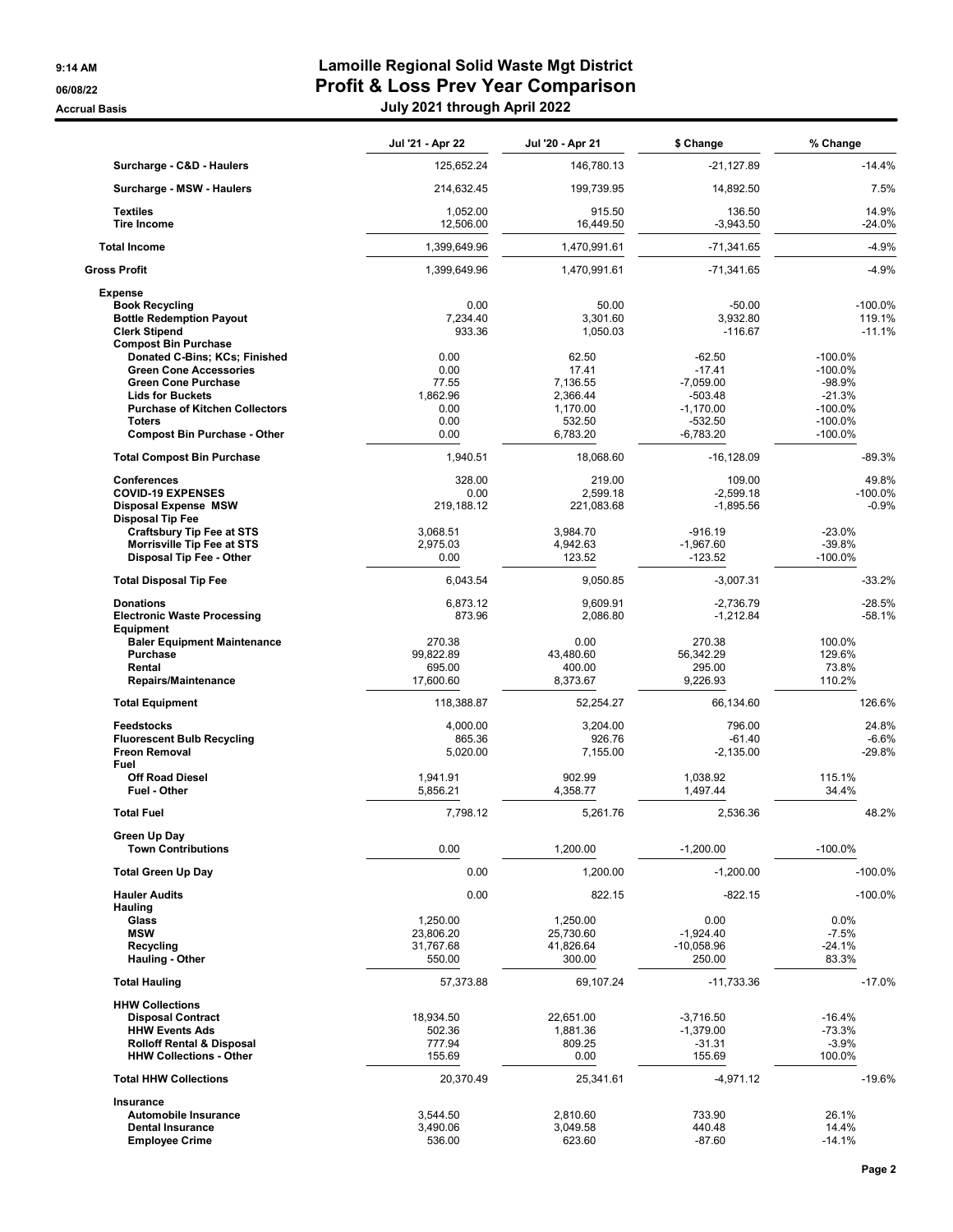|                                                                         | Jul '21 - Apr 22       | Jul '20 - Apr 21       | \$ Change             | % Change         |
|-------------------------------------------------------------------------|------------------------|------------------------|-----------------------|------------------|
| <b>Employer Practices Liability</b>                                     | 3,115.00               | 3,469.50               | $-354.50$             | $-10.2%$         |
| <b>Health Insurance</b>                                                 | 55,089.66              | 54,521.68              | 567.98                | 1.0%             |
| <b>Property &amp; Casualty</b>                                          | 6,767.00               | 7,665.80               | $-898.80$             | $-11.7%$         |
| <b>Public Officials Liability</b>                                       | 300.00                 | 300.00                 | 0.00                  | 0.0%             |
| <b>Vision Plan</b>                                                      | 447.17                 | 419.51                 | 27.66                 | 6.6%             |
| <b>Workers Comp Insurance</b>                                           | 67,279.50              | 99,050.00              | $-31,770.50$          | $-32.1%$         |
| <b>Total Insurance</b>                                                  | 140,568.89             | 171,910.27             | $-31,341.38$          | $-18.2%$         |
| <b>Maintenance Agreements</b>                                           | 3,664.72               | 4,802.19               | $-1,137.47$           | $-23.7%$         |
| Maple tubing process fee                                                | 57.50                  | 0.00                   | 57.50                 | 100.0%           |
| <b>Meetings</b>                                                         | 0.00                   | 200.58                 | $-200.58$             | $-100.0%$        |
| <b>Memberships</b>                                                      | 6,161.16               | 5,440.73               | 720.43                | 13.2%            |
| <b>Newsletter Printing &amp; Postage</b>                                | 11,698.31              | 11,438.17              | 260.14                | 2.3%             |
| <b>Office Supplies</b>                                                  | 751.94                 | 1,442.37               | $-690.43$             | -47.9%           |
| <b>Organics Pick Up</b>                                                 | 1,334.00               | 1,104.00               | 230.00                | 20.8%            |
| <b>Other Expenses</b>                                                   | 680.00                 | 1,924.56               | $-1,244.56$           | $-64.7%$         |
| <b>Outreach-Advertising &amp; Promo</b>                                 | 1,639.94               | 3,945.14               | $-2,305.20$           | $-58.4%$         |
| <b>Outreach-Printing</b>                                                | 0.00                   | 15.59                  | $-15.59$              | $-100.0%$        |
| <b>Outreach-Programs</b>                                                | 738.65                 | 1,726.00               | -987.35               | $-57.2%$         |
| <b>Payroll Expenses</b>                                                 |                        |                        |                       |                  |
| <b>COVID Payroll Expenses</b>                                           | 0.00                   | 1,120.36               | $-1,120.36$           | $-100.0%$        |
| <b>Payroll Direct Deposit Fees</b>                                      | 0.00                   | 8.75                   | $-8.75$               | $-100.0%$        |
| <b>Payroll FICA /Medicare Expense</b>                                   | 27,072.10              | 27,704.23              | $-632.13$             | $-2.3%$          |
| <b>Payroll Unemployment Expense</b><br><b>Payroll Expenses - Other</b>  | 7,988.76<br>436,660.89 | 7,355.50<br>445,728.97 | 633.26<br>$-9,068.08$ | 8.6%<br>$-2.0%$  |
| <b>Total Payroll Expenses</b>                                           | 471,721.75             | 481,917.81             | $-10,196.06$          | $-2.1%$          |
| Pension Plan - Employer Share                                           | 6,471.13               | 7,069.55               | $-598.42$             | $-8.5%$          |
| <b>Permits</b>                                                          | 175.00                 | 175.00                 | 0.00                  | 0.0%             |
| <b>Plastic Bag Recycling Fee</b>                                        | 35.00                  | 545.00                 | $-510.00$             | -93.6%           |
| Postage                                                                 | 1,691.72               | 1,630.64               | 61.08                 | 3.8%             |
| <b>Professional Fees</b>                                                |                        |                        |                       |                  |
| Accounting                                                              | 8,500.00               | 7,200.00               | 1,300.00              | 18.1%            |
| Consulting                                                              | 2,567.35               | 4,530.75               | $-1,963.40$           | $-43.3%$         |
| <b>District Manager</b>                                                 | 64,149.78              | 58,296.43              | 5,853.35              | 10.0%            |
| <b>ECO AmeriCorps</b>                                                   | 0.00                   | 6,000.00               | $-6,000.00$           | $-100.0\%$       |
| <b>Legal Fees</b>                                                       | 392.13                 | 232.13                 | 160.00                | 68.9%            |
| <b>Total Professional Fees</b>                                          | 75,609.26              | 76,259.31              | $-650.05$             | $-0.9%$          |
| <b>Propane Tank Recycling</b><br><b>Recycling Mat'l Processing Fees</b> | 537.25                 | 488.75                 | 48.50                 | 9.9%             |
| <b>Glass Recycling Process Fee</b>                                      | 1,872.05               | 2,310.00               | -437.95               | $-19.0%$         |
| <b>Myers C&amp;D Recycling</b>                                          | 656.75                 | 1,044.41               | $-387.66$             | $-37.1%$         |
| Recycling Mat'l Processing Fees - Other                                 | 72,102.90              | 98,847.78              | $-26,744.88$          | -27.1%           |
| <b>Total Recycling Mat'l Processing Fees</b>                            | 74,631.70              | 102,202.19             | $-27,570.49$          | $-27.0%$         |
| Rent                                                                    | 37,966.40              | 30,350.84              | 7,615.56              | 25.1%            |
| <b>Sales Tax</b>                                                        | 465.78                 | 257.22                 | 208.56                | 81.1%            |
| <b>Snow Removal</b>                                                     | 9,875.00               | 6,755.00               | 3,120.00              | 46.2%            |
| Software                                                                | 2,637.00               | 2,182.15               | 454.85                | 20.8%            |
| <b>Subscriptions &amp; Publications</b>                                 | 1,599.00               | 388.81                 | 1,210.19              | 311.3%           |
| <b>Supplies - Stations</b>                                              | 9,770.80               | 10,464.72              | -693.92               | $-6.6%$          |
| <b>Testing and Analysis</b>                                             | 856.95                 | 643.50                 | 213.45                | 33.2%            |
| <b>Tire Disposal/Recycling</b>                                          | 12,557.00              | 14,892.00              | $-2,335.00$           | $-15.7%$         |
| <b>Transfer Station</b>                                                 |                        |                        |                       |                  |
| <b>Maintenance</b>                                                      | 15,710.37              | 6,358.33               | 9,352.04              | 147.1%           |
| <b>Site Work</b>                                                        | 29,009.66              | 14,110.59              | 14,899.07             | 105.6%           |
| <b>Transfer Station - Other</b>                                         | 82.02                  | 0.00                   | 82.02                 | 100.0%           |
| <b>Total Transfer Station</b>                                           | 44,802.05              | 20,468.92              | 24,333.13             | 118.9%           |
| <b>Travel &amp; Meals</b>                                               | 2,812.29               | 2,365.79               | 446.50                | 18.9%            |
| <b>Treasurer Stipend</b>                                                | 2,250.00               | 2,250.00               | 0.00                  | 0.0%             |
| <b>Uniforms</b>                                                         | 5,319.30               | 5,993.57               | -674.27               | $-11.3%$         |
| <b>Utilities</b>                                                        |                        |                        |                       |                  |
| Electric/Water/Sewer                                                    | 10,366.62              | 9,688.84               | 677.78                | 7.0%             |
| Heating<br><b>Telephone and Internet</b>                                | 10,406.09<br>8,311.57  | 6,755.43<br>8,355.10   | 3,650.66<br>$-43.53$  | 54.0%<br>$-0.5%$ |
| <b>Toilet Rental</b>                                                    | 5,010.00               | 6,025.00               | $-1,015.00$           | $-16.9%$         |
| <b>Total Utilities</b>                                                  |                        |                        |                       |                  |
| <b>Work Crews - VOWP</b>                                                | 34,094.28<br>75.00     | 30,824.37<br>0.00      | 3,269.91<br>75.00     | 10.6%<br>100.0%  |
|                                                                         |                        |                        |                       |                  |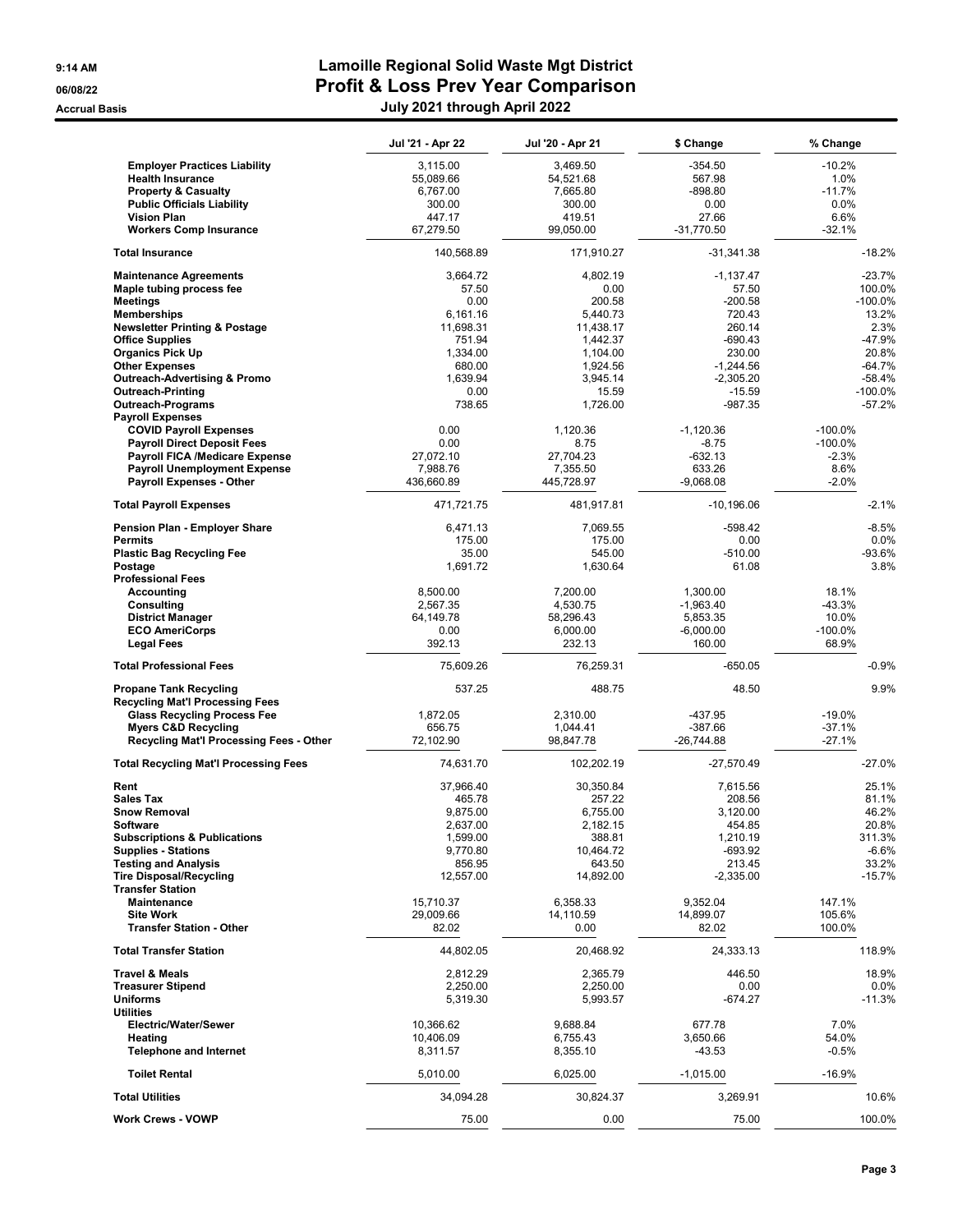|                            | Jul '21 - Apr 22 | Jul '20 - Apr 21 | \$ Change    | % Change  |
|----------------------------|------------------|------------------|--------------|-----------|
| <b>Total Expense</b>       | 1,420,480.50     | 1,434,467.18     | -13.986.68   | $-1.0%$   |
| <b>Net Ordinary Income</b> | $-20.830.54$     | 36.524.43        | -57.354.97   | $-157.0%$ |
| Net Income                 | $-20.830.54$     | 36.524.43        | $-57.354.97$ | $-157.0%$ |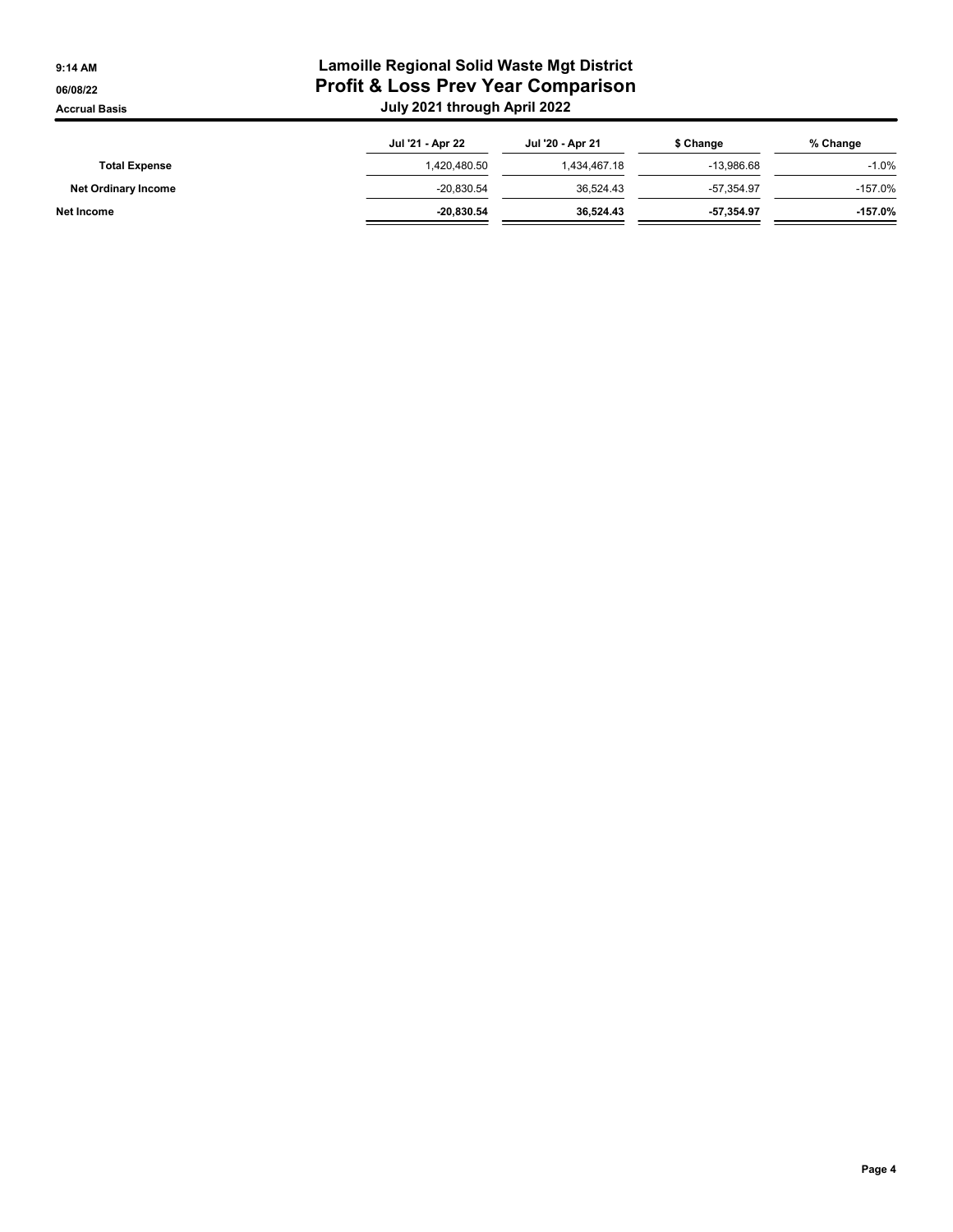|                                                                                                                    | Jul '21 - Apr 22       | <b>Budget</b>          | \$ Over Budget             | % of Budget      |
|--------------------------------------------------------------------------------------------------------------------|------------------------|------------------------|----------------------------|------------------|
| <b>Ordinary Income/Expense</b><br>Income                                                                           |                        |                        |                            |                  |
| <b>Administrative Fees</b><br><b>Appliances</b><br><b>Baling Enterprise at SED</b>                                 | 1,000.00<br>2,720.00   | 1,000.00<br>3,300.00   | 0.00<br>$-580.00$          | 100.0%<br>82.4%  |
| <b>Baled Cardboard</b><br><b>Baled Film</b>                                                                        | 0.00<br>0.00           | 4,800.00<br>4,500.00   | $-4,800.00$<br>$-4,500.00$ | 0.0%<br>0.0%     |
| <b>Total Baling Enterprise at SED</b>                                                                              | 0.00                   | 9,300.00               | $-9,300.00$                | 0.0%             |
| <b>Batteries</b>                                                                                                   | 670.65                 | 1,000.00               | $-329.35$                  | 67.1%<br>65.0%   |
| <b>Book Recycling Income</b><br><b>Bottle Redemption Program</b><br><b>Bottle Redemption - Distributor</b>         | 455.00<br>19,092.33    | 700.00<br>75,000.00    | $-245.00$<br>-55,907.67    | 25.5%            |
| <b>Total Bottle Redemption Program</b>                                                                             | 19,092.33              | 75,000.00              | $-55,907.67$               | 25.5%            |
| <b>Bulky Waste</b>                                                                                                 | 26,931.00              | 35,000.00              | $-8,069.00$                | 76.9%            |
| <b>Call2Recycle Battery Reimburse</b><br><b>Capital Reserve Transfers</b><br><b>Compost Bin Sales</b>              | 389.25<br>40,000.00    | 1,200.00               | $-810.75$                  | 32.4%            |
| <b>Accessories for Green Cone</b>                                                                                  | 30.00                  | 0.00                   | 30.00                      | 100.0%           |
| <b>Bucket - Lamoille Soil Kit</b><br>Donations of composters & KCs                                                 | 960.00<br>0.00         | 0.00<br>0.00           | 960.00<br>0.00             | 100.0%<br>0.0%   |
| <b>Filters for Kitchen Collectors</b>                                                                              | 40.00                  | 0.00                   | 40.00                      | 100.0%           |
| <b>Green Cone Sales</b>                                                                                            | 920.00                 | 0.00                   | 920.00                     | 100.0%           |
| <b>Kitchen Collectors</b><br><b>Lids for Buckets</b>                                                               | 200.00<br>119.00       | 0.00<br>0.00           | 200.00<br>119.00           | 100.0%<br>100.0% |
| <b>Compost Bin Sales - Other</b>                                                                                   | 1,352.00               | 7,000.00               | $-5,648.00$                | 19.3%            |
| <b>Total Compost Bin Sales</b>                                                                                     | 3,621.00               | 7,000.00               | $-3,379.00$                | 51.7%            |
| <b>Compost Product Sales</b>                                                                                       | 25.00                  |                        | 25.00                      |                  |
| <b>Bucket of Finished Compost</b><br><b>Cubic Yard of Finished Compost</b>                                         | 2,397.50               | 0.00<br>0.00           | 2,397.50                   | 100.0%<br>100.0% |
| <b>Donations of Finished Compost</b>                                                                               | 0.00                   | 0.00                   | 0.00                       | $0.0\%$          |
| <b>Refills of Finished Compost</b><br><b>Compost Product Sales - Other</b>                                         | 723.00<br>0.00         | 0.00<br>7,500.00       | 723.00<br>$-7,500.00$      | 100.0%<br>0.0%   |
| <b>Total Compost Product Sales</b>                                                                                 | 3,145.50               | 7,500.00               | $-4,354.50$                | 41.9%            |
| Disposal Income C&D                                                                                                | 68,662.24              | 115,000.00             | -46,337.76                 | 59.7%            |
| <b>Disposal Income MSW</b><br><b>E-waste Reimbursement</b>                                                         | 578,362.10<br>4,787.12 | 710,000.00<br>8,500.00 | -131,637.90<br>$-3,712.88$ | 81.5%<br>56.3%   |
| <b>Electronics Recycling Program</b><br><b>Television Monitors</b><br><b>Electronics Recycling Program - Other</b> | 55.00<br>1,619.00      | 0.00<br>3,500.00       | 55.00<br>$-1,881.00$       | 100.0%<br>46.3%  |
| <b>Total Electronics Recycling Program</b>                                                                         | 1.674.00               | 3,500.00               | $-1,826.00$                | 47.8%            |
| <b>Fluorescent Bulbs</b>                                                                                           | 824.60                 | 1,000.00               | $-175.40$                  | 82.5%            |
| <b>Freon Appliances</b>                                                                                            | 8,422.00               | 12,000.00              | $-3,578.00$                | 70.2%            |
| Grants                                                                                                             |                        |                        |                            |                  |
| ANR Infrastructure SED & LS<br><b>Grant - Infrastructure Compost</b>                                               | 42,759.00<br>0.00      | 0.00                   | 0.00                       | 0.0%             |
| <b>Grant Income - HHW</b>                                                                                          | 14,709.32              | 26,700.00              | $-11,990.68$               | 55.1%            |
| <b>Grant Income - Infrastr SED/LS</b>                                                                              | $-5,478.80$            |                        |                            |                  |
| <b>Grant Income - VLCT</b><br><b>Grants - Other</b>                                                                | 891.00<br>0.00         | 5,000.00<br>0.00       | $-4,109.00$<br>0.00        | 17.8%<br>0.0%    |
| <b>Total Grants</b>                                                                                                | 52,880.52              | 31,700.00              | 21,180.52                  | 166.8%           |
| <b>Hauler's License Fees</b>                                                                                       | 475.00                 | 500.00                 | $-25.00$                   | 95.0%            |
| <b>HHW CEG Businesses</b><br><b>Interest Income</b>                                                                | 3,200.85<br>995.07     | 10,000.00              | $-6.799.15$                | 32.0%            |
| Leaf & Yard Waste                                                                                                  | 738.25                 | 1,100.00<br>700.00     | $-104.93$<br>38.25         | 90.5%<br>105.5%  |
| <b>Maple tubing</b>                                                                                                | 40.00                  | 100.00                 | $-60.00$                   | 40.0%            |
| Miscellaneous Income<br>Organics                                                                                   | 85.40                  | 0.00                   | 85.40                      | 100.0%           |
| <b>Commercial Organics Tip Fee</b>                                                                                 | 3,924.75               | 5,000.00               | $-1,075.25$                | 78.5%            |
| <b>Residential Organics Tip Fee</b><br><b>Organics - Other</b>                                                     | 17,950.00<br>1,054.00  | 24,000.00<br>0.00      | $-6,050.00$<br>1,054.00    | 74.8%<br>100.0%  |
| <b>Total Organics</b>                                                                                              | 22,928.75              | 29,000.00              | $-6,071.25$                | 79.1%            |
| Overages/Shortages                                                                                                 | $-286.68$              | 0.00                   | $-286.68$                  | 100.0%           |
| <b>Plastic film</b><br><b>Propane Tanks</b>                                                                        | 1,658.75<br>640.50     | 1,000.00<br>800.00     | 658.75<br>$-159.50$        | 165.9%<br>80.1%  |
| <b>Recycling Income</b>                                                                                            |                        |                        |                            |                  |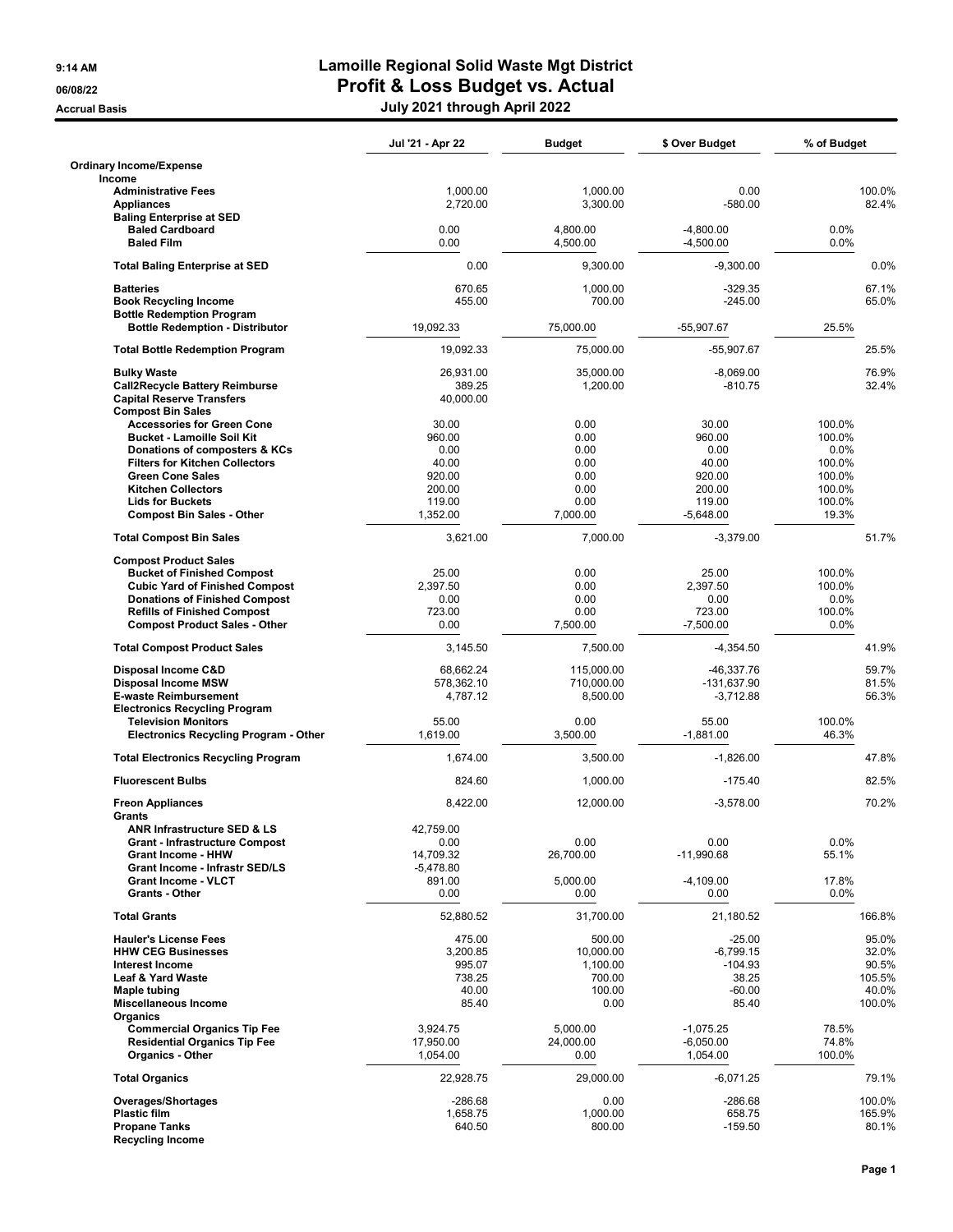|                                                                                                                                                                                                                          | Jul '21 - Apr 22                                          | Budget                                                   | \$ Over Budget                                                   | % of Budget                                                 |                                |
|--------------------------------------------------------------------------------------------------------------------------------------------------------------------------------------------------------------------------|-----------------------------------------------------------|----------------------------------------------------------|------------------------------------------------------------------|-------------------------------------------------------------|--------------------------------|
| <b>OCC Recycling Income from NRRA</b><br>Recycling Income - Other                                                                                                                                                        | 10,437.00<br>152,413.00                                   | 190,000.00                                               | $-37,587.00$                                                     | 80.2%                                                       |                                |
| <b>Total Recycling Income</b>                                                                                                                                                                                            | 162,850.00                                                | 190,000.00                                               | $-27,150.00$                                                     |                                                             | 85.7%                          |
| <b>Recycling Sales of Bins</b>                                                                                                                                                                                           | 131.00                                                    | 500.00                                                   | $-369.00$                                                        |                                                             | 26.2%                          |
| <b>Scrap Metal</b>                                                                                                                                                                                                       | 37,688.07                                                 | 30,000.00                                                | 7,688.07                                                         |                                                             | 125.6%                         |
| <b>Stump Dump</b><br>Surcharge - C&D - Haulers                                                                                                                                                                           | 1,025.00<br>125,652.24                                    | 700.00<br>150,000.00                                     | 325.00<br>$-24,347.76$                                           |                                                             | 146.4%<br>83.8%                |
| Surcharge - MSW - Haulers                                                                                                                                                                                                | 214,632.45                                                | 248,000.00                                               | $-33,367.55$                                                     |                                                             | 86.5%                          |
| <b>Textiles</b><br><b>Tire Income</b>                                                                                                                                                                                    | 1,052.00<br>12,506.00                                     | 2,500.00<br>18,000.00                                    | $-1,448.00$<br>$-5,494.00$                                       |                                                             | 42.1%<br>69.5%                 |
| <b>Total Income</b>                                                                                                                                                                                                      | 1,399,649.96                                              | 1,705,600.00                                             | -305,950.04                                                      |                                                             | 82.1%                          |
| Gross Profit                                                                                                                                                                                                             | 1,399,649.96                                              | 1,705,600.00                                             | $-305,950.04$                                                    |                                                             | 82.1%                          |
| <b>Expense</b><br>Advertising<br><b>Book Recycling</b><br><b>Bottle Redemption Payout</b><br><b>Clerk Stipend</b><br><b>Compost Bin Purchase</b>                                                                         | 0.00<br>0.00<br>7,234.40<br>933.36                        | 0.00<br>200.00<br>35,000.00<br>1,200.00                  | 0.00<br>$-200.00$<br>$-27,765.60$<br>$-266.64$                   |                                                             | 0.0%<br>0.0%<br>20.7%<br>77.8% |
| Donated C-Bins; KCs; Finished<br><b>Green Cone Accessories</b><br><b>Green Cone Purchase</b><br><b>Lids for Buckets</b><br><b>Purchase of Kitchen Collectors</b><br><b>Toters</b><br><b>Compost Bin Purchase - Other</b> | 0.00<br>0.00<br>77.55<br>1,862.96<br>0.00<br>0.00<br>0.00 | 0.00<br>0.00<br>0.00<br>0.00<br>0.00<br>0.00<br>8,000.00 | 0.00<br>0.00<br>77.55<br>1,862.96<br>0.00<br>0.00<br>$-8,000.00$ | 0.0%<br>$0.0\%$<br>100.0%<br>100.0%<br>0.0%<br>0.0%<br>0.0% |                                |
| <b>Total Compost Bin Purchase</b>                                                                                                                                                                                        | 1.940.51                                                  | 8,000.00                                                 | $-6,059.49$                                                      |                                                             | 24.3%                          |
| <b>Conferences</b><br><b>COVID-19 EXPENSES</b><br><b>Disposal Expense MSW</b><br><b>Disposal Tip Fee</b>                                                                                                                 | 328.00<br>0.00<br>219,188.12                              | 2,200.00<br>0.00<br>311,100.00                           | $-1,872.00$<br>0.00<br>$-91,911.88$                              |                                                             | 14.9%<br>0.0%<br>70.5%         |
| <b>Craftsbury Tip Fee at STS</b><br>Morrisville Tip Fee at STS<br>Disposal Tip Fee - Other                                                                                                                               | 3,068.51<br>2,975.03<br>0.00                              | 4,500.00<br>7,600.00<br>0.00                             | $-1,431.49$<br>-4,624.97<br>0.00                                 | 68.2%<br>39.1%<br>0.0%                                      |                                |
| <b>Total Disposal Tip Fee</b>                                                                                                                                                                                            | 6,043.54                                                  | 12,100.00                                                | $-6,056.46$                                                      |                                                             | 49.9%                          |
| <b>Donations</b><br><b>Electronic Waste Processing</b><br><b>Equipment</b><br><b>Baler Equipment Maintenance</b>                                                                                                         | 6,873.12<br>873.96<br>270.38                              | 11,250.00<br>2,500.00<br>1.300.00                        | $-4,376.88$<br>$-1,626.04$<br>$-1,029.62$                        | 20.8%                                                       | 61.1%<br>35.0%                 |
| <b>Purchase</b><br>Rental<br><b>Repairs/Maintenance</b><br><b>Equipment - Other</b>                                                                                                                                      | 99.822.89<br>695.00<br>17,600.60<br>0.00                  | 11,800.00<br>1,300.00<br>6,400.00<br>0.00                | 88,022.89<br>$-605.00$<br>11,200.60<br>0.00                      | 846.0%<br>53.5%<br>275.0%<br>0.0%                           |                                |
| <b>Total Equipment</b>                                                                                                                                                                                                   | 118,388.87                                                | 20,800.00                                                | 97,588.87                                                        |                                                             | 569.2%                         |
| <b>Feedstocks</b><br><b>Fluorescent Bulb Recycling</b><br><b>Freon Removal</b><br>Fuel                                                                                                                                   | 4,000.00<br>865.36<br>5,020.00                            | 5,000.00<br>1,000.00<br>8,000.00                         | $-1,000.00$<br>$-134.64$<br>$-2,980.00$                          |                                                             | 80.0%<br>86.5%<br>62.8%        |
| <b>Off Road Diesel</b><br>Fuel - Other                                                                                                                                                                                   | 1,941.91<br>5,856.21                                      | 1,000.00<br>6,500.00                                     | 941.91<br>$-643.79$                                              | 194.2%<br>90.1%                                             |                                |
| <b>Total Fuel</b>                                                                                                                                                                                                        | 7,798.12                                                  | 7,500.00                                                 | 298.12                                                           |                                                             | 104.0%                         |
| Green Up Day<br>Dump Clean Up Fund<br><b>Town Contributions</b>                                                                                                                                                          | 0.00<br>0.00                                              | 2,000.00<br>1,200.00                                     | $-2,000.00$<br>$-1,200.00$                                       | 0.0%<br>0.0%                                                |                                |
| <b>Total Green Up Day</b>                                                                                                                                                                                                | 0.00                                                      | 3,200.00                                                 | $-3,200.00$                                                      |                                                             | $0.0\%$                        |
| <b>Hauler Audits</b><br><b>Hauling</b><br>Glass<br><b>MSW</b>                                                                                                                                                            | 0.00<br>1,250.00<br>23,806.20                             | 1,000.00<br>0.00<br>31,000.00                            | $-1,000.00$<br>1,250.00<br>$-7,193.80$                           | 100.0%<br>76.8%                                             | 0.0%                           |
| Recycling<br><b>Hauling - Other</b>                                                                                                                                                                                      | 31,767.68<br>550.00                                       | 50,000.00<br>0.00                                        | -18,232.32<br>550.00                                             | 63.5%<br>100.0%                                             |                                |
| <b>Total Hauling</b>                                                                                                                                                                                                     | 57,373.88                                                 | 81,000.00                                                | $-23,626.12$                                                     |                                                             | 70.8%                          |

**HHW Collections**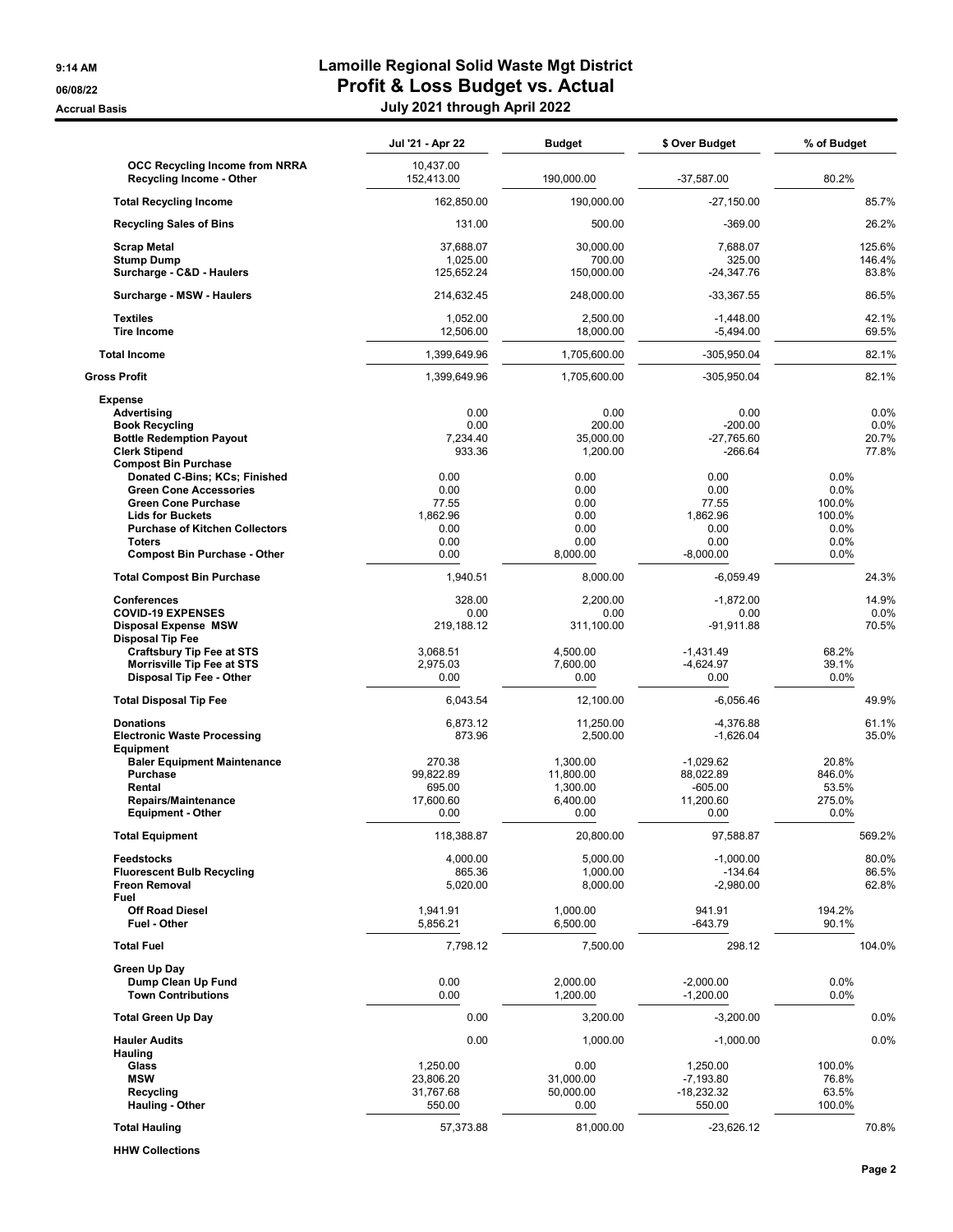|                                                          | Jul '21 - Apr 22     | <b>Budget</b>      | \$ Over Budget           | % of Budget      |
|----------------------------------------------------------|----------------------|--------------------|--------------------------|------------------|
| <b>Disposal Contract</b>                                 | 18,934.50            | 47,000.00          | -28,065.50               | 40.3%            |
| <b>HHW Events Ads</b>                                    | 502.36               | 1,000.00           | -497.64                  | 50.2%            |
| <b>Rolloff Rental &amp; Disposal</b>                     | 777.94               | 2,000.00           | $-1,222.06$              | 38.9%            |
| <b>HHW Collections - Other</b>                           | 155.69               | 0.00               | 155.69                   | 100.0%           |
| <b>Total HHW Collections</b>                             | 20.370.49            | 50.000.00          | $-29,629.51$             | 40.7%            |
| <b>Insurance</b>                                         |                      |                    |                          |                  |
| Automobile Insurance<br><b>Dental Insurance</b>          | 3,544.50<br>3,490.06 | 4,450.00           | $-905.50$<br>$-609.94$   | 79.7%<br>85.1%   |
| <b>Employee Crime</b>                                    | 536.00               | 4,100.00<br>800.00 | $-264.00$                | 67.0%            |
| <b>Employer Practices Liability</b>                      | 3,115.00             | 3,600.00           | $-485.00$                | 86.5%            |
| <b>Health Insurance</b>                                  | 55,089.66            | 86.000.00          | -30,910.34               | 64.1%            |
| <b>Property &amp; Casualty</b>                           | 6,767.00             | 8,500.00           | $-1,733.00$              | 79.6%            |
| <b>Public Officials Liability</b>                        | 300.00               | 300.00             | 0.00                     | 100.0%           |
| <b>Vision Plan</b>                                       | 447.17               | 600.00             | $-152.83$                | 74.5%            |
| <b>Workers Comp Insurance</b>                            | 67,279.50            | 102,200.00         | $-34,920.50$             | 65.8%            |
| <b>Total Insurance</b>                                   | 140,568.89           | 210,550.00         | $-69,981.11$             | 66.8%            |
| <b>Maintenance Agreements</b>                            | 3,664.72             | 5,300.00           | $-1,635.28$              | 69.1%            |
| Maple tubing process fee<br><b>Meetings</b>              | 57.50<br>0.00        | 100.00<br>800.00   | $-42.50$<br>$-800.00$    | 57.5%<br>0.0%    |
| <b>Memberships</b>                                       | 6,161.16             | 5,000.00           | 1,161.16                 | 123.2%           |
| <b>Newsletter Printing &amp; Postage</b>                 | 11,698.31            | 12,500.00          | $-801.69$                | 93.6%            |
| <b>Office Supplies</b>                                   | 751.94               | 1,600.00           | $-848.06$                | 47.0%            |
| <b>Organics Pick Up</b>                                  | 1,334.00             | 0.00               | 1,334.00                 | 100.0%           |
| <b>Other Expenses</b>                                    | 680.00               | 300.00             | 380.00                   | 226.7%           |
| <b>Outreach-Advertising &amp; Promo</b>                  | 1,639.94             | 12,000.00          | $-10,360.06$             | 13.7%            |
| <b>Outreach-Printing</b><br><b>Outreach-Programs</b>     | 0.00<br>738.65       | 0.00<br>3.600.00   | 0.00<br>$-2,861.35$      | 0.0%<br>20.5%    |
| <b>Payroll Expenses</b>                                  |                      |                    |                          |                  |
| <b>COVID Payroll Expenses</b>                            | 0.00                 | 0.00               | 0.00                     | 0.0%             |
| <b>Payroll Direct Deposit Fees</b>                       | 0.00                 | 0.00               | 0.00                     | 0.0%             |
| Payroll FICA /Medicare Expense                           | 27,072.10            | 39,500.00          | $-12,427.90$             | 68.5%            |
| <b>Payroll Unemployment Expense</b>                      | 7,988.76             | 9,900.00           | $-1,911.24$              | 80.7%            |
| <b>Payroll Expenses - Other</b>                          | 436,660.89           | 515,500.00         | $-78,839.11$             | 84.7%            |
| <b>Total Payroll Expenses</b>                            | 471,721.75           | 564,900.00         | $-93,178.25$             | 83.5%            |
| Pension Plan - Employer Share<br><b>Permits</b>          | 6,471.13<br>175.00   | 9,500.00<br>200.00 | $-3,028.87$<br>$-25.00$  | 68.1%<br>87.5%   |
| <b>Plastic Bag Recycling Fee</b>                         | 35.00                | 800.00             | $-765.00$                | 4.4%             |
| Postage                                                  | 1,691.72             | 2,300.00           | $-608.28$                | 73.6%            |
| <b>Professional Fees</b>                                 |                      |                    |                          |                  |
| <b>Accounting</b>                                        | 8,500.00             | 8,500.00           | 0.00                     | 100.0%           |
| Consulting                                               | 2,567.35             | 4,000.00           | $-1,432.65$              | 64.2%            |
| <b>District Manager</b>                                  | 64,149.78            | 70,500.00          | $-6.350.22$              | 91.0%            |
| <b>ECO AmeriCorps</b><br><b>Legal Fees</b>               | 0.00<br>392.13       | 8,000.00<br>500.00 | $-8,000.00$<br>$-107.87$ | $0.0\%$<br>78.4% |
| <b>Total Professional Fees</b>                           | 75,609.26            | 91,500.00          | $-15,890.74$             | 82.6%            |
| <b>Propane Tank Recycling</b>                            | 537.25               | 600.00             | $-62.75$                 | 89.5%            |
| <b>Recycling Mat'l Processing Fees</b>                   |                      |                    |                          |                  |
| <b>Glass Recycling Process Fee</b>                       | 1,872.05             | 0.00               | 1,872.05                 | 100.0%           |
| <b>Myers C&amp;D Recycling</b>                           | 656.75               | 0.00               | 656.75                   | 100.0%           |
| Recycling Mat'l Processing Fees - Other                  | 72,102.90            | 100,000.00         | -27,897.10               | 72.1%            |
| <b>Total Recycling Mat'l Processing Fees</b>             | 74,631.70            | 100,000.00         | $-25,368.30$             | 74.6%            |
| Rent<br><b>Sales Tax</b>                                 | 37,966.40<br>465.78  | 50,500.00          | $-12,533.60$<br>465.78   | 75.2%<br>100.0%  |
| Signage                                                  | 0.00                 | 0.00<br>300.00     | $-300.00$                | 0.0%             |
| <b>Snow Removal</b>                                      | 9,875.00             | 7,000.00           | 2,875.00                 | 141.1%           |
| <b>Software</b>                                          | 2,637.00             | 3,500.00           | $-863.00$                | 75.3%            |
| <b>Stump Dump Management</b>                             | 0.00                 | 700.00             | $-700.00$                | 0.0%             |
| <b>Subscriptions &amp; Publications</b>                  | 1,599.00             | 2,000.00           | $-401.00$                | 80.0%            |
| <b>Supplies - Stations</b>                               | 9,770.80             | 9,300.00<br>500.00 | 470.80                   | 105.1%           |
| <b>Testing and Analysis</b><br><b>Textile Processing</b> | 856.95<br>0.00       | 400.00             | 356.95<br>$-400.00$      | 171.4%<br>0.0%   |
| <b>Tire Disposal/Recycling</b>                           | 12,557.00            | 14,000.00          | $-1,443.00$              | 89.7%            |
| <b>Training - Attendants</b>                             | 0.00                 | 1,500.00           | $-1,500.00$              | 0.0%             |
| <b>Transfer Station</b>                                  |                      |                    |                          |                  |
| Maintenance                                              | 15,710.37            | 5,000.00           | 10,710.37                | 314.2%           |
| <b>Site Work</b><br><b>Transfer Station - Other</b>      | 29,009.66<br>82.02   | 3,600.00<br>0.00   | 25,409.66<br>82.02       | 805.8%<br>100.0% |
|                                                          |                      |                    |                          |                  |
| <b>Total Transfer Station</b>                            | 44,802.05            | 8,600.00           | 36,202.05                | 521.0%           |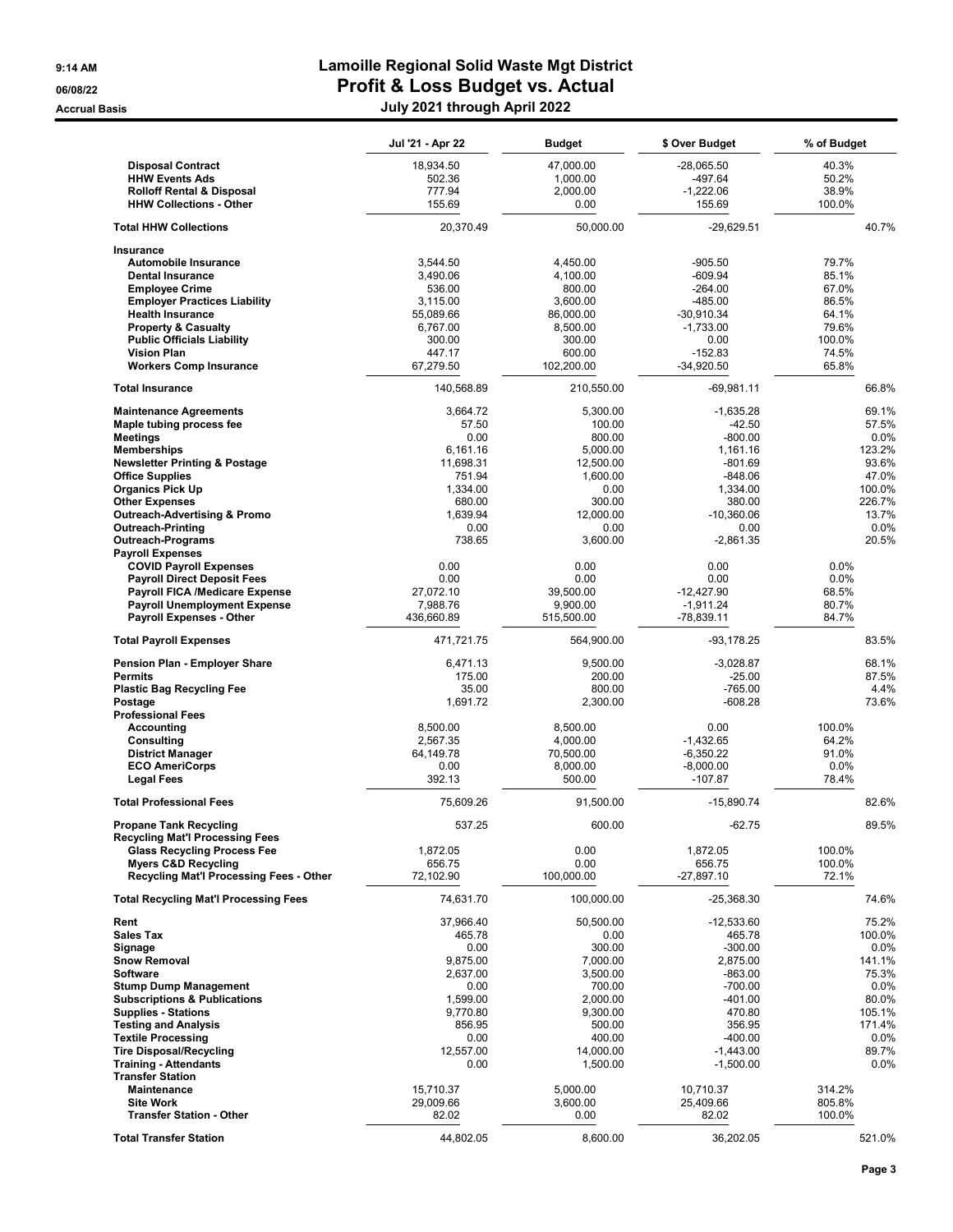|                               | Jul '21 - Apr 22 | <b>Budget</b> | \$ Over Budget | % of Budget |  |
|-------------------------------|------------------|---------------|----------------|-------------|--|
| <b>Travel &amp; Meals</b>     | 2.812.29         | 4.800.00      | $-1.987.71$    | 58.6%       |  |
| <b>Treasurer Stipend</b>      | 2,250.00         | 2,700.00      | $-450.00$      | 83.3%       |  |
| <b>Uniforms</b>               | 5,319.30         | 7,500.00      | $-2,180.70$    | 70.9%       |  |
| <b>Utilities</b>              |                  |               |                |             |  |
| Electric/Water/Sewer          | 10,366.62        | 13,600.00     | $-3,233.38$    | 76.2%       |  |
| Heating                       | 10.406.09        | 5,800.00      | 4.606.09       | 179.4%      |  |
| <b>Telephone and Internet</b> | 8,311.57         | 8,000.00      | 311.57         | 103.9%      |  |
| <b>Toilet Rental</b>          | 5,010.00         | 6,800.00      | $-1,790.00$    | 73.7%       |  |
| <b>Total Utilities</b>        | 34,094.28        | 34,200.00     | $-105.72$      | 99.7%       |  |
| <b>Work Crews - VOWP</b>      | 75.00            | 600.00        | $-525.00$      | 12.5%       |  |
| <b>Total Expense</b>          | 1,420,480.50     | 1,730,700.00  | $-310,219.50$  | 82.1%       |  |
| <b>Net Ordinary Income</b>    | $-20,830.54$     | $-25,100.00$  | 4,269.46       | 83.0%       |  |
| Net Income                    | $-20,830.54$     | $-25,100.00$  | 4,269.46       | 83.0%       |  |
|                               |                  |               |                |             |  |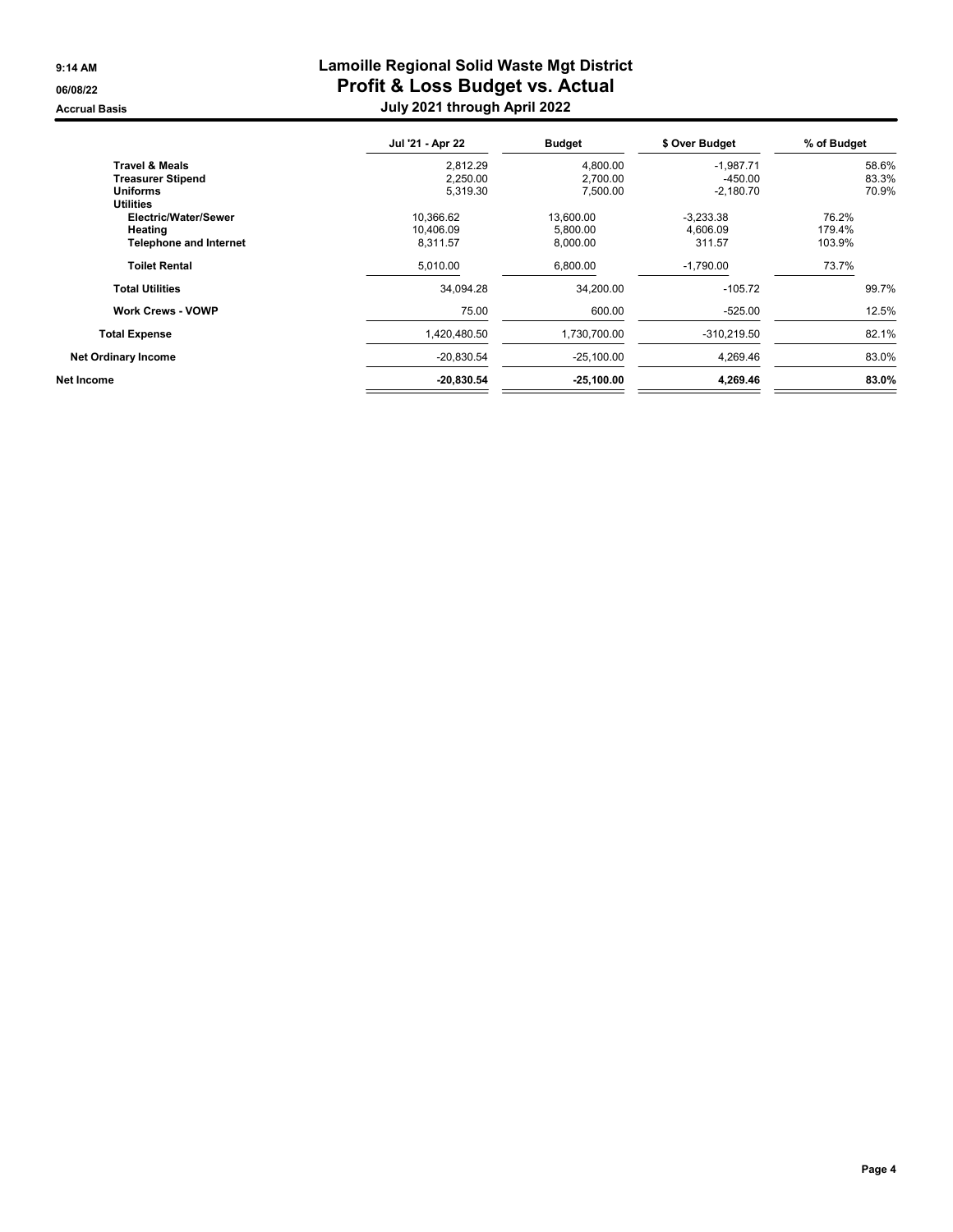

# *COMMUNITY WASTE REDUCTION AND REUSE GRANT*

# **PURPOSE OF GRANT:**

The Community Waste Reduction and Reuse grant program hopes to promote innovative and sustainable solutions to help reduce waste and encourage reuse in LRSWMD's 12 District member towns. The program will support schools, businesses, community and youth groups, non-profits, and local institutions implementing waste reduction strategies for themselves, their staff, and/or the people/groups with whom they work. As a pilot initiative in 2022, the Community Waste Reduction and Reuse grant program is offering 3 grants of up to \$750 each.

# **USE OF GRANT FUNDS:**

The grant program is intended for projects that result in a positive and sustainable social or environmental impact and address one or more of the following goals:

- Save valuable resources from entering the waste stream.
- Create long-term and sustainable goals for reducing waste that can be maintained after the grant period.
- Expand long-term reuse and additional recycling opportunities.
- Replace systems relying on single use, disposable items with those reusable and sustainable options.
- Establish or enhance partnerships and/or collaborations among municipalities, businesses, schools, nonprofit organizations, community groups, camps, environmental organizations and learning centers, and other institutions in the District.
- Increase participation in reuse and additional recycling activities by District residents.

# **WHO MAY APPLY:**

Applications will be accepted from any residential group, school, community entity, organization, non-profit, or business located within the twelve LRSWMD membership towns and primarily serving District residents or visitors.

LRSWMD will give priority consideration to proposals that meet one or more of the objectives above and that have the potential for long-term and sustainable impact. It is the responsibility of the applicant to express the extent to which their proposed use of grant funds meets reduces waste and/or encourages reuse of items otherwise destined for the landfill and to express how the project fits in with the organization's mission and goals.